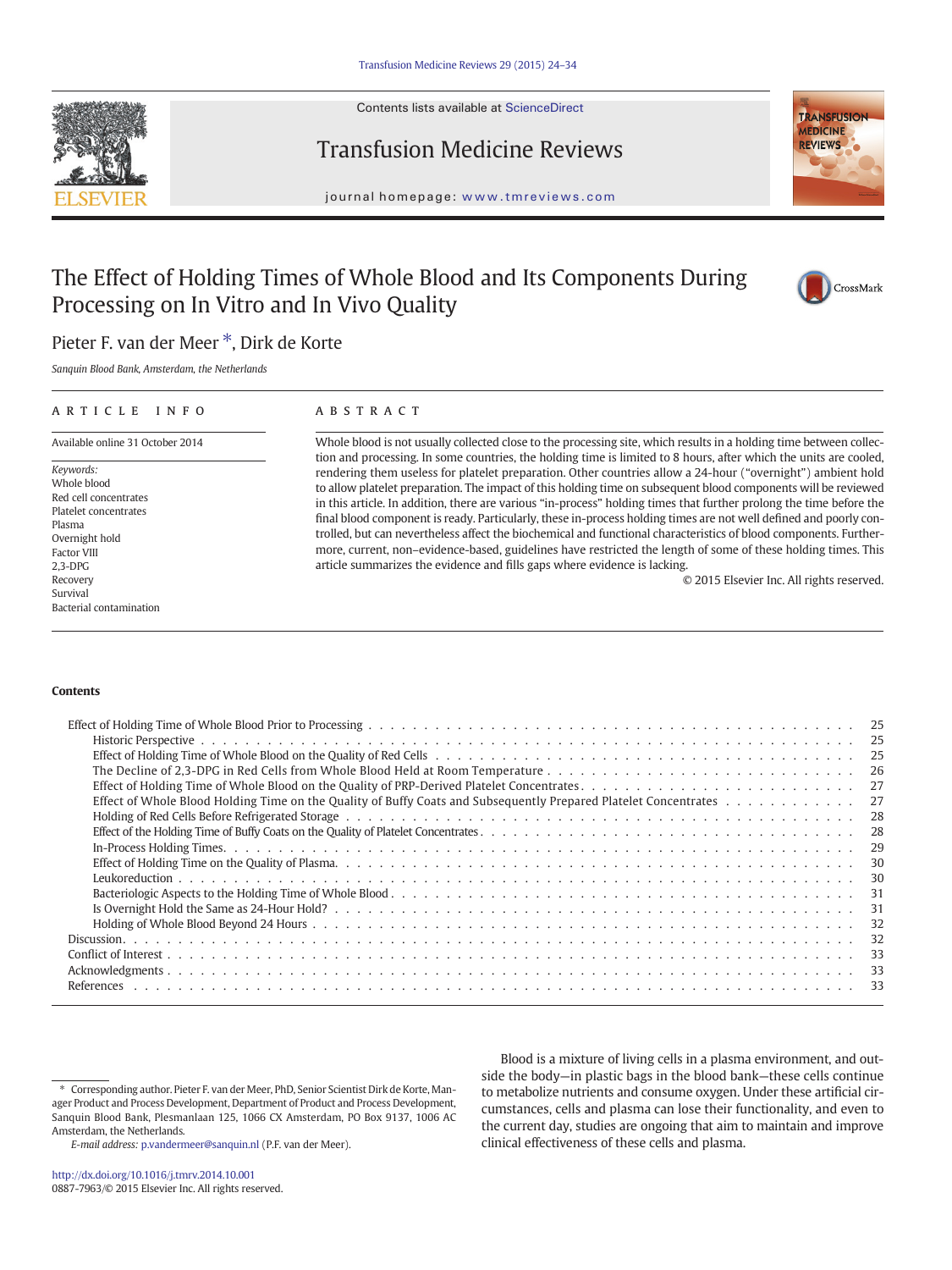The changes to the blood constituents commence immediately after collection and continue up to the moment a blood component is administered to the patient. Whole blood and its components are stored for various periods at various temperatures, all which affect the quality of the transfused product.

Although much is known about the changes during storage of the various blood products such as red cells and platelets [\[1,2\],](#page-9-0) little is known about the changes in the characteristics of the products during the hold time during the various processing steps that precede storage. Many of these holding steps are often not specified and can vary considerably on a day-to-day basis in normal routine blood banking. As an example, at our blood center, if few collections are performed, the holding time of buffy coats will be much shorter before platelet concentrates are prepared than on a busy day, where first the large bulk of whole blood must be processed before platelets can be prepared. To prevent the fluctuations becoming too large, some of the holding steps have found their way into the guidelines, as it seemed good to set limits to some of them, but often without evidence why certain limits were set. Sometimes these limits are unnecessarily restrictive and may potentially lead to loss of products.

This review aims to summarize the available literature on the effect of holding times during processing of whole blood into its components, namely, red cells, platelets, and plasma. Also, additional experiments are discussed where we feel that evidence is lacking, but suspect that the holding time may affect the quality of blood components. The effect of holding temperature has been studied extensively with the introduction of overnight hold of whole blood at ambient temperature and will only be discussed briefly.

# Effect of Holding Time of Whole Blood Prior to Processing

### Historic Perspective

In the early days of transfusion therapy when hospitals collected whole blood for their own patients, there was generally little time between blood collection and subsequent transfusion. Improvements in anticoagulants, by addition of glucose and adenine, and the ensuing development of blood component therapy, allowed longer storage and thus "banking" of blood components. Blood transfusion services began to specialize and conglomerate, resulting in the formation of (regional) blood banks located at a distance from the hospital. Donations were performed more and more outside the hospital and transported to the blood bank for further processing into its various components, introducing a holding time of several hours before whole blood was separated into components. To allow for transportation, it became common practice that there was a lag time of several hours before whole blood was separated into components.

Currently, the allowed holding time of whole blood at ambient temperature before processing varies between 8 and 24 hours, depending on the requirements of regulating agencies and/or guidelines in force. During this hold at ambient temperature, some changes in blood already take place. One of the most notable changes is the decrease in 2,3-diphosphoglycerate (DPG) concentration in the red cells. In a study comparing immediate vs 6-hour delayed processing, where platelet-rich plasma (PRP) was removed from centrifuged fresh whole blood and split in 2 identical portions, the portions that were held for 6 hours at room temperature had a 10% lower 2,3-DPG concentration at onset of storage than the portions that were refrigerated immediately [\[3\]](#page-9-0). Also, the portions held for 6 hours before cold storage subsequently showed a more rapid decrease in concentration, although the differences dissipated after day 12 as 2,3-DPG became depleted, irrespective of the initial holding time. However, ATP content was not affected by the 6-hour hold. <sup>51</sup>Cr recovery 24 hours after retransfusion of 21-day-old red cells was slightly better for units cooled immediately ( $P = .05$ ), but with the average value above 85%, both values were deemed to be excellent. No effect on the in vitro quality of platelets was found, and

all 10 platelet concentrates were negative when cultured at the end of the 72-hour storage period. Factor VIII concentration (factor VIII:C) in plasma was also similar in both units. In the following years, the maximum holding time was extended from 6 to 8 hours at room temperature, based on a study where after removal of PRP and subsequent 35-day storage, red cells in CPDA-1 showed a satisfactory  $78.0\% \pm 8.1\%$ recovery 24 hours after retransfusion [\[4\]](#page-9-0).

In the early 1980s, blood centers began experiments to extend the hold time beyond 8 hours. Using a modified anticoagulant, CPD-AD, containing 0.4 mM adenine and a 1.5 times higher glucose than in regular CPD, an overnight holding time of 15 hours could be achieved [\[5\].](#page-9-0) ATP was similar during a 5-week storage compared with units held for less than 4 hours, but initial 2,3-DPG was less than half of the controls. There was no effect on platelet quality in vitro. Pietersz et al [\[6\]](#page-9-0) finally extended the holding time to a full 24 hours after collection. They used butane-1,4-diol cooling plates to ensure that all units reached a temperature of approximately 20°C within 2 hours after collection. ATP was maintained during the first 24 hours and dropped to 81%  $\pm$ 5% of the initial value after 5 weeks of storage. 2,3-DPG was reduced by two-thirds after 24-hour hold at room temperature and declined further during storage, until it was completely depleted by week 2. Platelet yield was  $84\% \pm 6\%$  for overnight-held units and was slightly higher than the  $76\% \pm 18\%$  found in units processed within 3 hours. Factor VIII concentration declined to  $80\% \pm 3\%$  of the initial value after 24hour hold, but routinely processed units held for 16 to 20 hours showed sufficient factor VIII:C levels.

Routine overnight storage of whole blood at room temperature for up to 24 hours became standard procedure at the Amsterdam blood center in 1987 [\[7\]](#page-9-0) and is now common practice in many countries. This practice was initially introduced mainly in Europe and has been subsequently incorporated into the internationally recognized Council of Europe Guide for the Preparation, Use and Quality Assurance of Blood Components [\[8\],](#page-9-0) and later by the Canadian Blood Services [\[9\].](#page-9-0) More recently, the Food and Drug Administration allowed 24-hour room temperature hold for apheresis plasma [\[10\]](#page-9-0), although overnight hold of whole blood with use of all components (red cells, platelets) has not yet been approved.

Overnight hold of whole blood therefore allows ample time to transport units from the donation site to the processing center. Fewer transport runs between the donation and processing sites are needed when the necessity to comply with a short holding time is no longer required. When all units are available for processing in the morning, efficiency increases (rather than waiting for units to come in) as the workload can be distributed more evenly. Working during business hours is not only more economical but less prone to error than night shifts, as night shifts are associated with increased error rates when performing tasks [\[11,12\]](#page-9-0). With the buffy coat method, where multiple units are pooled prestorage to make one platelet concentrate, the different blood groups are available around the same time, to facilitate pool formation.

# Effect of Holding Time of Whole Blood on the Quality of Red Cells

As indicated above, 2,3-DPG rapidly declines at room temperature hold, but ATP remains almost unaffected. This has consistently been reported in numerous studies [\[13](#page-9-0)–18]. Other parameters also remain more or less unaffected by the preprocessing holding time. One study comparing 7- to 8- vs 23- to 24-hour hold showed no effect on hemolysis and supernatant  $K^+$  [\[19\]](#page-9-0) after the initial holding time, or throughout 42 days of storage. The same group also conducted a radiolabeling study in 2 collaborating laboratories, that each used slightly different radiolabeling techniques to determine the recovery 24 hours after retransfusion. At site A, using a single <sup>51</sup>Cr radiolabel, red cells stored for 35 days in AS-1 showed a 79.2%  $\pm$  4.3% vs 79.4%  $\pm$  3.9% recovery when produced from 8- or 24-hour-held whole blood. Site B reported  $79.7\% \pm 6.5\%$  vs 83.4%  $\pm$  7.2% with a dual label  ${}^{51}Cr/{}^{99m}$ Tc method, respectively; all differences were not statistically significant. For units stored for 42 days, site A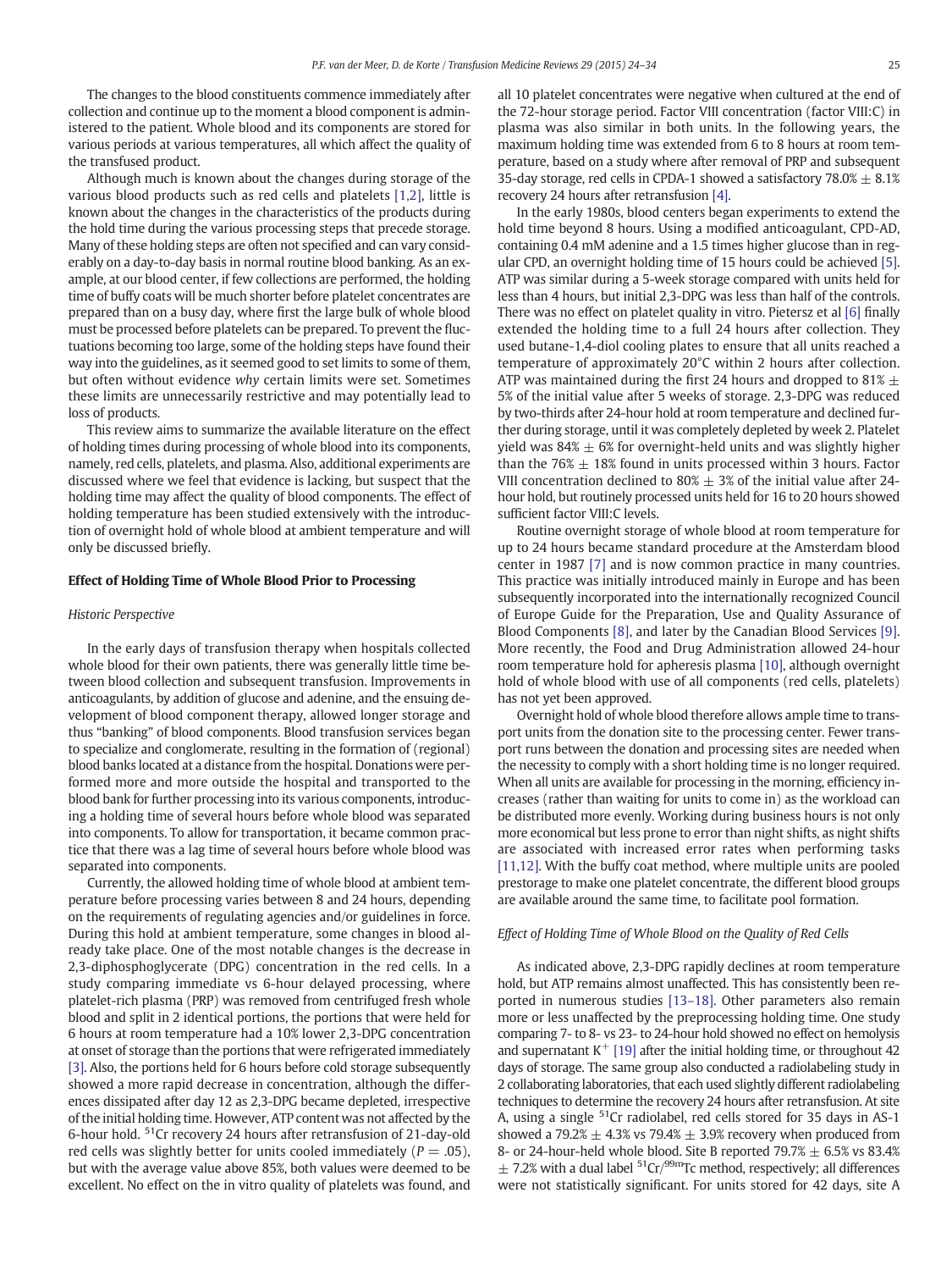showed no difference in recovery, whereas site B demonstrated a significantly lower recovery for whole blood held for 24 hours. Also, the combined single-label data of sites A and B were statistically different,  $76.0\% \pm 5.4\%$  for the 8-hour holding time and  $72.9\% \pm 6.5\%$  for 24-hour holding time ( $P = .036$ ). For the dual-label procedure, however, neither the data from the individual sites nor the combined data showed statistically significant differences for 42-day stored red cells. The authors commented that the single statistically significant difference could be considered to be due to chance and of no clinical relevance. Moreover, the half-life (T-50) was not different at  $26.2 \pm 2.0$  days for red cells from whole blood held for 8 hours vs  $26.3 \pm 2.6$  days for those from whole blood held for 24 hours. The red cells were processed according to the PRP method, and white cells were not removed.

In a similar study (with holding times 6-8 vs 22-24 hours) with PRPremoved leukodepleted red cells in AS-3, almost identical in vitro measures were found, with a small but significant lower pH at onset of storage for the latter group, caused by a higher lactate concentration after the longer room temperature hold; however, this difference disappeared rapidly [\[13\].](#page-9-0) Hemolysis was marginally lower on day 1 and throughout storage in red cell concentrates from units held for 8 hours. Others mainly confirmed these in vitro measures [\[15\],](#page-9-0) a comparison of less than 8- vs 24-hour hold at room temperature resulted in significantly lower hemolysis for the short-held group, throughout subsequent storage. Despite no difference at onset, free  $K^+$  was higher from day 14 onward in the short-held units, possibly due to a higher temperature during processing. A comparison of a number of collection systems under various holding conditions showed that overnight hold of whole blood at room temperature was associated with lower potassium levels both at onset and during subsequent storage of the red cell concentrates produced from the whole blood collections [\[16\].](#page-9-0) These effects were consistent irrespective of the blood bag system. A study comparing holding times of 8, 12, 16, or 19 hours also found higher lactate and a lower pH with a longer holding time [\[17\]](#page-9-0). Hemolysis was not different initially, but was  $0.30\% \pm 0.05\%$  for 8-hour hold by day 42, and  $0.52\% \pm 0.17\%$ ,  $0.53\% \pm 0.16\%$ , and  $0.54\% \pm 0.22\%$  for 12-, 16-, and 19-hour hold, respectively. A multisite study including 9 sites, 7 using the buffy coat method and 2 the PRP method [\[18\],](#page-9-0) compared the quality of components made from whole blood either 3:09  $\pm$  1:20 or 24:21  $\pm$  1:14 hours after collection. The same patterns were seen for lactate and pH as previously found, confirming the trend that overnight-held whole blood shows a somewhat higher hemolysis at the end of storage, though still well below current guidelines for hemolysis during a 35- to 42-day storage period. Another exception was that potassium concentrations were not different among the different holding periods.

Finally, a recent radiolabeling recovery study was published where red cells had been processed with the Reveos automated separator [\[20\].](#page-9-0) Using whole blood held for 2 to 8 vs 10 to 24 hours and stored for 42 days,  $^{51}Cr$ 24-hour recovery was  $88.9\% \pm 4.6\%$  and  $89.1\% \pm 5.9\%$ , respectively, which is statistically not significant and well above current-day acceptance criteria. In this study, hemolysis at day 42 was  $0.30\% \pm 0.16\%$  and  $0.26\% \pm 0.04\%$  for the fresh and overnight-stored groups, respectively.

Summarizing, ambient hold of whole blood results in a build-up of lactic acid and lowering of pH in red cell concentrates. Probably depending on specific circumstances (collection system, holding conditions, method of processing, type of leukoreduction, additive solution) as a number of reports describe a somewhat higher hemolysis rate and lower free potassium, whereas others report no difference. It can be concluded that overall red cell recovery is not affected by the holding time of whole blood.

# The Decline of 2,3-DPG in Red Cells from Whole Blood Held at Room Temperature

As summarized above, the holding time of whole blood at room temperature is associated with a decreased concentration of 2,3- DPG in red cells. As a consequence, the oxygen dissociation curve

of hemoglobin (Hb) shifts, resulting in reduced oxygen delivery to the tissues, although other factors like pH and ATP content also play a role in the actual delivery process. Some argue that this is of no consequence as 2,3-DPG is rapidly restored; others believe it to be clinically relevant, particularly in patients where immediate tissue oxygen delivery is required. A study in rats which were hemodiluted to a hematocrit of about 14% prior to receiving an exchange transfusion with either fresh, 2- to 3-week-old or 5- to 6-week-old red cells indicated that intestinal oxygen pressure was maintained with fresh or 2- to 3-week-old units, despite the complete depletion of 2,3-DPG after 2- to 3-week storage. Oxygen pressure declined by 26%, after administration of 5- to 6-week-old red cells [\[21\]](#page-9-0). On the other hand, a randomized study with volunteers that received fresh (3.5 hours after collection) or stored (23 days) autologous red cells showed that transfusion in itself caused a slight increase in alveolar to arterial difference in oxygen partial pressure  $(AaDO<sub>2</sub>)$  before and 60 minutes after transfusion, but the effect was equal for fresh and stored red cells [\[22\]](#page-9-0).

The importance of the decline of 2,3-DPG was acknowledged early; in the late 1960s, 2 studies were published almost simultaneously. Beutler and Wood [\[23\]](#page-9-0) transfused type O red cells (stored for 17-20 days as whole blood in ACD-B) to anemic type A patients. In the hours after transfusion, samples were obtained from these patients and the transfused cells were separated from the patient's cells by differential agglutination. Thus, it was elegantly demonstrated that 2,3-DPG levels rapidly increased to about half of the original value within 4 hours of transfusion; after about 24 hours, the levels were within the physiologic range [\[23\]](#page-9-0). Valeri and Hirsch [\[24\]](#page-9-0) used the same method to discriminate between donor and patient red cells, and found that at least 25% of the 2,3-DPG is restored within 3 hours after transfusion and that greater than 50% was restored after 24 hours. In their discussion, the authors stated that at this level of 2,3-DPG recovery, oxygen affinity of the red cells is normalized within 24 hours.

These data were confirmed for red cells stored in salineadenine-glucose solution, with 50% of the 2,3-DPG restored after 1 hour, and in anemic patients, full recovery was observed after 2 hours [\[25\].](#page-9-0) Others found that in volunteers, at least 50% of the 2,3-DPG was regenerated within 7 hours posttransfusion, and 95% of the recipient's mean was restored after 72 hours posttransfusion for red cells stored in AS-1, AS-3, or CPDA1-plasma [\[26\].](#page-9-0)

These publications all demonstrate that 2,3-DPG rapidly restores after transfusion, although somewhat different rates are reported. It may be that the 2,3-DPG restoration rate is associated with the clinical status of the patient/volunteer. However, as Heaton [\[26\]](#page-9-0) showed the regeneration rate to be correlated with the ATP content, it is more likely that it is associated with the quality of the red cells. Also, older studies with whole blood [\[23,24\]](#page-9-0) showed slower regeneration rates than more recent studies with red cells stored as components in additive solutions [\[25,26\]](#page-9-0) suggests that the regeneration rate depends on overall product quality. It is not known whether the number of transfusions affects 2,3-DPG recovery. Solheim and Hess [\[27\]](#page-9-0) warned that looking at the 2,3-DPG concentration alone is too simple, because some data about the need for 2,3-DPG were generated in animal models at critically low Hb levels, far below standard transfusion triggers in humans. Also, 2,3-DPG affects the lower end of the oxygen dissociation curve, whereas oxygen transport takes place at the top of the binding curve, which is relatively unaffected. Therefore, it can be assumed that for most clinical applications, stored red cells that are completely depleted of 2,3-DPG can be transfused, as the level of 2,3-DPG is quickly restored to levels where oxygen delivery to tissues is adequate. In summary, the oxygen delivery capacity of stored red cells is much higher than normally required; only in critical situations is the immediate assistance of 2,3-DPG essential. In general, the 2,3-DPG recovery time is a nonissue after red cell transfusion.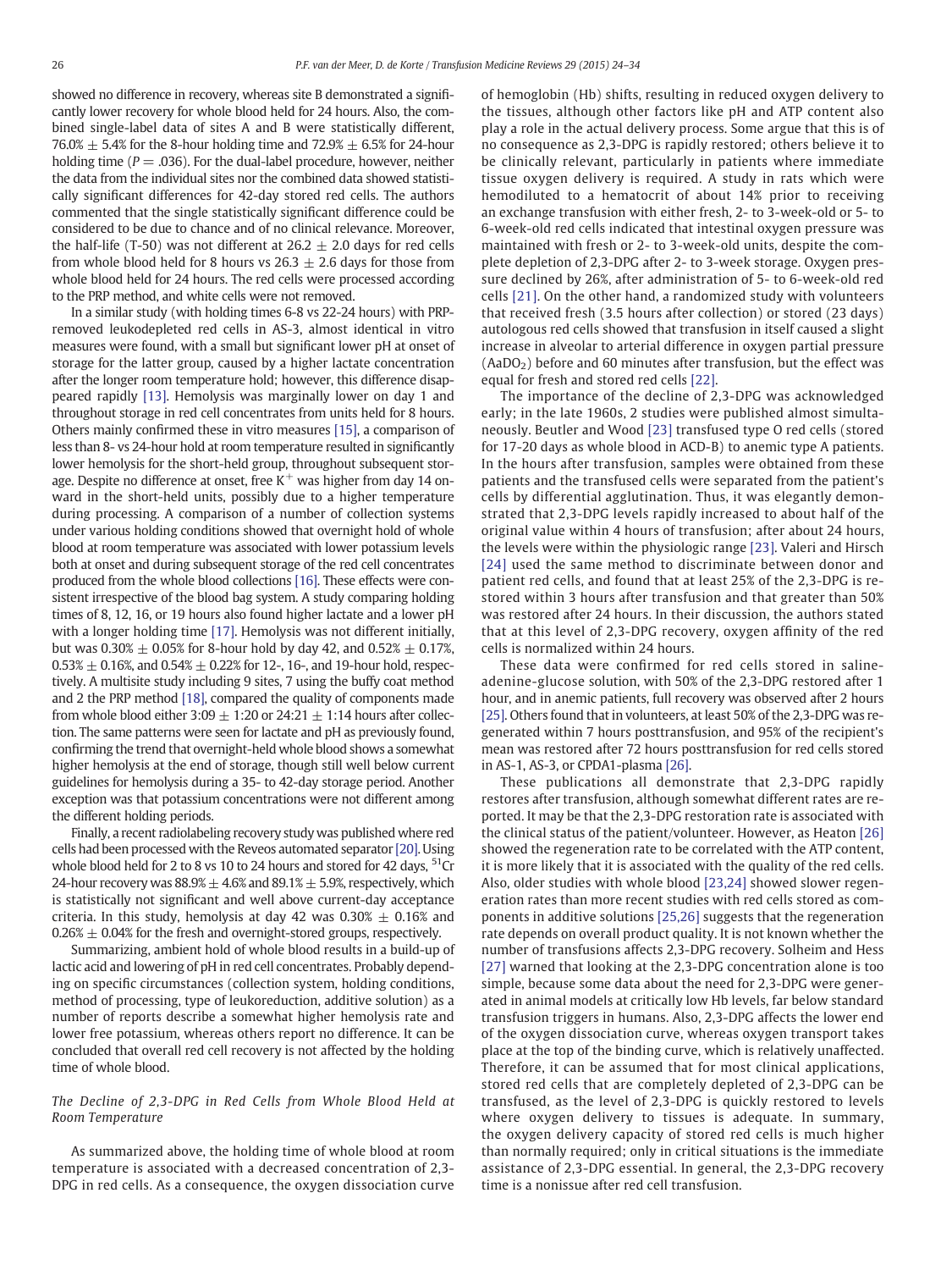# Effect of Holding Time of Whole Blood on the Quality of PRP-Derived Platelet Concentrates

Platelets after red cells are the second major cellular component derived from whole blood donations. Platelets need to be stored at room temperature to maintain their ability to circulate after transfusion [\[28\].](#page-10-0) The requirement to transport and process whole blood collections within 6 or 8 hours was challenging, as units held beyond that cut off time had to be cooled to 4°C. When platelet demand was low, that challenge could be managed by using whole blood from nearby collection sites specifically for platelet preparations, whereas the remaining collections could immediately be stored at refrigerated temperatures, facilitating longer hold times. However, with increasing demand for platelets, almost all units had to undergo the removal of PRP before storing the red cells at 4°C, with the concomitant limitation of the holding time. Nevertheless, this has been the standard in many countries for many years.

Differences in platelet counts can already be observed at the end of the whole blood holding time, even prior to the production of platelet concentrates. It was demonstrated that in whole blood sampled within 4 to 8 hours after collection, the platelet counts in whole blood appeared to be 10% to 20% lower than in units sampled after 8 hours and up to 24 hours after collection [\[29\].](#page-10-0) This suggests that initially after collection, platelets are activated and form small aggregates, which leads to an underestimation of the number of platelets in the unit when counted with a hematology analyzer. As will be outlined below, this also has consequences for the number of platelets in the final platelet concentrates.

In the late 1970s, at the time when studies were performed to extend the holding time from 6 to 8 hours, the in vivo quality of platelet concentrates from 8-hour-held whole blood, stored for 64 hours (making it 72 hours after blood collection), was determined. The recovery was 56%  $\pm$  15% with a survival of 7.3  $\pm$  1.8 days [\[30\],](#page-10-0) which was in line with other platelet recovery and survival studies (from whole blood that was stored for up to 4 hours) published at that time. A subsequent comparison of platelets from whole blood that was processed immediately or held for 8 hours and stored for 5 days revealed  $44.4\% + 9.4\%$ platelet recovery from the first group vs  $44.5\% \pm 8.4\%$  from the second [\[4\].](#page-9-0) The half time platelet survival was  $4.0 \pm 0.5$  days for immediately processed vs 4.1  $\pm$  0.5 days for 8-hour hold, respectively. These differences were not statistically significant. Moroff et al [\[19\]](#page-9-0) in the mid-1990s experimented with 24-hour-held whole blood and found that platelet recovery after autologous retransfusion of (nonleukoreduced) PRP-derived platelet units stored for 5 days was  $51.1\% \pm 14.9\%$  when from 8-hour-held whole blood vs 50.6%  $\pm$  17.7% when held for 24 hours (not significant). Survival was  $167.9 \pm 30.7$  vs  $152.9 \pm 51.5$ hours (not significant). Platelet in vitro variables also indicated no difference between the 2 holding times, including no difference in platelet content. For leukoreduced PRP-derived platelet concentrates, in a paired comparison of 8- vs 24-hour room temperature hold, there were some differences in in vitro quality: pH was lower after a 24-hour hold, with initially a lower hypotonic shock response (HSR), but these differences resolved by day 5 of storage [\[13\]](#page-9-0). Neither platelet counts nor in vitro quality (ATP content, extent of shape change, thrombin response; CD62P expression was comparable initially but marginally lower in favor of the 24-hour hold group on day 8) differed. In a BEST Collaborative study comparing 3- vs 24-hour½ hold, with blood processed according to the PRP method, the platelet concentrates contained 30% more platelets when whole blood was held overnight [\[31\]](#page-10-0). No difference in CD62P expression was seen; initially, a lower HSR was observed for 3-hour-held whole blood, but during storage, this difference disappeared. Even more recently, a study was conducted in which whole blood was held for  $22 \pm 2$  hours using either butane-1,4-diol plates or a room temperature incubator [\[32\].](#page-10-0) The in vivo quality of these platelets was compared with fresh platelets collected from the volunteer on the day of retransfusion of the stored platelet concentrates. After a 7-day storage period of the nonleukoreduced PRP-derived platelet concentrate, the recovery was  $47\% \pm 13\%$  for the group cooled with butane-1,4-diol plates and  $53\% \pm 11\%$  for those kept in the incubator; recovery of the "fresh" platelets was  $63\% \pm 14\%$ . In summary, the values of the stored platelets were 74%  $\pm$  11% of the fresh values and conformed to the preset requirements of greater than 66% [\[33\]](#page-10-0). Survival of stored platelets was 4.6  $\pm$  1.7 days for butane-1,4-diol plates and  $4.7 \pm 0.9$  days for the incubator vs  $8.0 \pm 1.5$  days for fresh. Thus, the results of the stored platelets were  $57\% \pm 14\%$  of fresh and marginally did not conform to requirements of greater than 58%. It should be kept in mind that at present, PRP-derived platelet concentrates have a 5-day outdating, not 7, and it can thus be assumed that with the current outdating period, PRP-derived platelet concentrates can be prepared from overnight-held whole blood with good recovery and survival, with the potential to extend to 7 days under optimal storage conditions.

# Effect of Whole Blood Holding Time on the Quality of Buffy Coats and Subsequently Prepared Platelet Concentrates

For platelet concentrates prepared from buffy coats, a more complicated 2-step procedure is involved; whole blood is first held for variable periods and then centrifuged, after which the buffy coat is isolated. These buffy coats need to rest for at least an hour, allowing postcentrifugation aggregates to dissolve (personal observation). Nowadays, most blood centers pool multiple buffy coats to have sufficient platelets for an adult, which again introduces a holding time, as not all buffy coats with the same blood group are simultaneously ready for further processing. Thus, the buffy coat pooling process also has a holding step. Once pooled, they are again centrifuged, after which the platelet-rich supernatant is expressed to a storage container resulting in the final platelet concentrate. Currently, during this final processing, the product is in most cases leukoreduced over an integrated white cell removal filter.

As indicated above, units processed close to the time of donation appear to have lower platelet counts, most likely due to small aggregates. The apparently lower platelet content immediately after donation translates into lower platelet numbers per platelet concentrate, as shown by a study [\[34\]](#page-10-0) that compared the composition and storage of buffy coat–derived platelet concentrates from whole blood processed into platelet concentrates 4 to 6 hours after collection, with those from whole blood stored overnight. Platelet content was about a third lower when made from buffy coats at the day of collection rather than after overnight hold, irrespective of the 4 buffy coat pooling systems used in this study. On day 7, 1 of 5 platelet concentrates had a  $pH_{22}^{\circ}c$  $>$  7.4 in platelet concentrates prepared on the day of collection in all 4 storage containers tested. For platelets from overnight-held whole blood, 0, 0, 2, and 1 of 5 experiments, respectively, had a  $pH_{22}^{\circ}C} < 6.8$ by day 7 storage and none had a  $pH_{22}c > 7.4$  in all 4 platelet storage containers tested. It is quite probable that the different platelet concentrations at the various holding conditions caused this difference in pH; indeed, a subsequent analysis based on platelet concentration, for whole blood held for 16 to 20 hours, showed a strong relationship between platelet concentration and pH [\[35\].](#page-10-0) In a comparison of 8- vs 24 hour hold [\[34\],](#page-10-0) glucose by day 7 of storage was lower in platelet concentrates from overnight-held whole blood, reflecting elevated glucose consumption, but the remaining glucose was still more than sufficient to allow adequate platelet metabolism. Consequently, lactate concentrations were higher in units from overnight-held whole blood. Platelet activation determined by CD62P expression was not different either at the beginning of storage or on day 7, but annexin A5 binding, a marker of apoptosis, was significantly higher at onset and remained higher throughout storage in units from fresh whole blood. Swirling, which is the ability of functional discoid platelets to align to a current in the storage medium, was not different. Others found a higher CD62P expression and annexin A5 binding at onset for platelet concentrates from 8- vs 24-hour-held whole blood, but this difference disappeared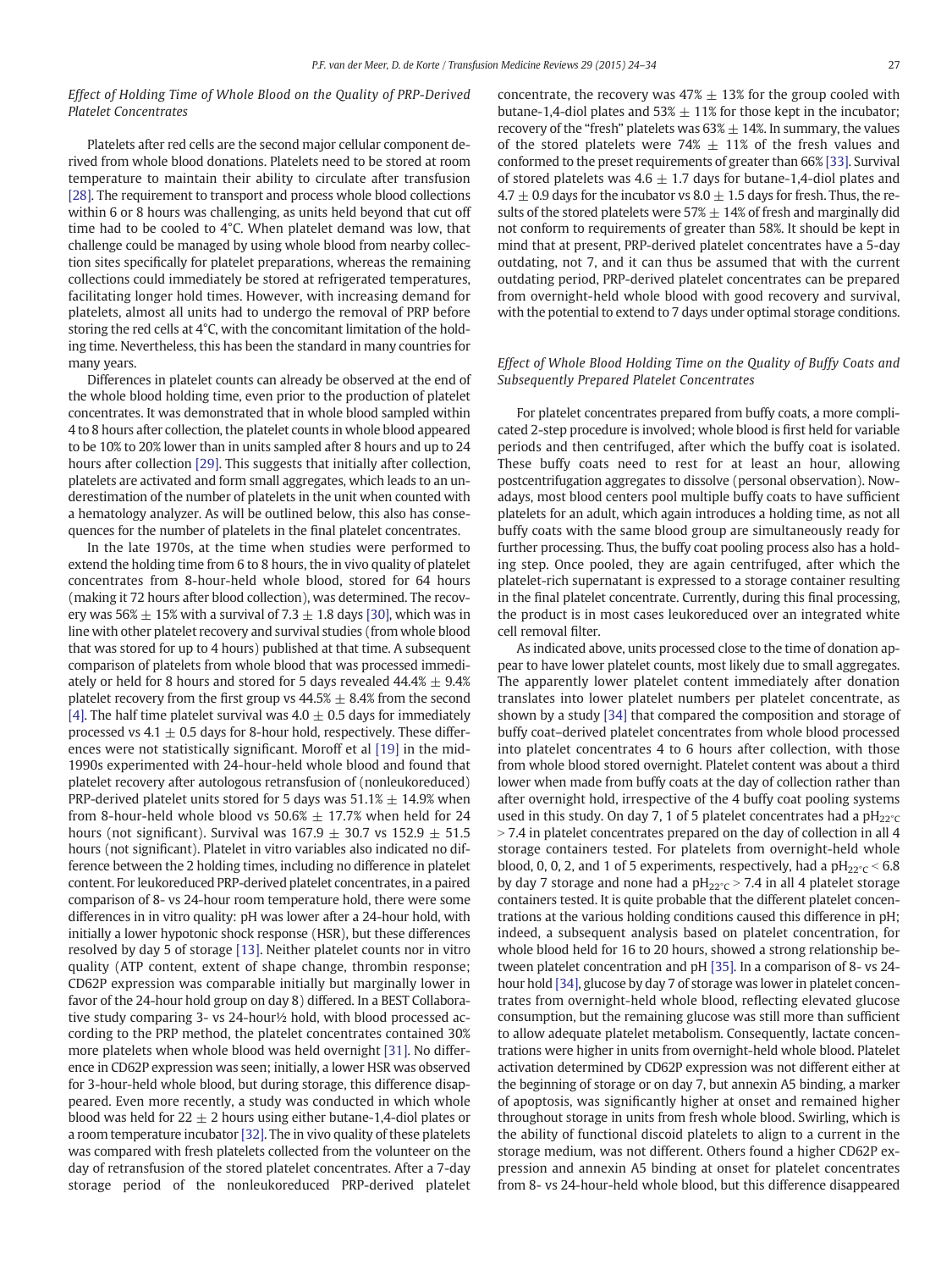<span id="page-4-0"></span>on day 3 [\[36\].](#page-10-0) In this study, platelet yield was 14% lower in the 8-hour hold group.

A BEST study comparing 3- vs 24½-hour hold showed slightly more platelets in the whole blood when held overnight, which were somewhat more activated,  $14 \pm 8\%$  vs  $22 \pm 11\%$  CD62P expression  $(P < .01)$  [\[18\].](#page-9-0) Sampling of subsequently produced buffy coats showed that the platelet concentration was about 25% higher when held for more than 24 hours, but also that these platelets were less activated,  $25\% \pm 12\%$  CD62P-positive when processed from less than 8-hourheld whole blood vs  $16\% \pm 10\%$  CD62P-positive platelets when held for more than 24 hours ( $P < .01$ ).

In summary, up to 6 hours after collection, small aggregates are present in the whole blood that lead to lower platelet numbers in the platelet concentrates (both PRP and buffy coat method), whereas an 8- to 26-hour hold results in higher platelet yields in the concentrates. Platelet activation is higher on the day of collection, both when measured in whole blood and in the platelet concentrate. This activation lowers during overnight hold as whole blood. In contrast, some authors found no effect of the holding time on platelet activation.

#### Holding of Red Cells Before Refrigerated Storage

Before final storage at 2°C to 6°C, red cell concentrates in additive solution may be held for a couple of hours to allow for filtration, segmenting of the tubing, and/or labeling of the units. This period can vary, and we previously performed a study comparing 0-, 6-, 12-, 18-, and 24-hour hold of red cell concentrates at room temperature from overnight-held whole blood, followed by (slow, 10-24 hours) cooling to 2°C to 6°C [\[37\]](#page-10-0). During this holding time, pH declined, and on day 3 (which was the first day all units had reached a temperature of 2 $^{\circ}$ C-6 $^{\circ}$ C), pH was 6.85  $\pm$  0.02 for units with no holding time vs 6.68  $\pm$  0.01 for units with a 24-hour holding time (P < .001). ATP was 5.2  $\pm$  0.3 and 6.1  $\pm$  0.3  $\mu$ mol/g Hb (P < .001), and 2,3-DPG was 7.4  $\pm$  1.3 and  $0.9 \pm 0.3 \mu$  mol/g Hb (P < .001), for 0- and 24-hour hold, respectively. These data indicate that during the holding time, adenine is taken up from the additive solution and converted into ATP at the expense of 2,3- DPG. Toward the end of storage on day 42, no lasting beneficial effect of room temperature holding time could be observed, as ATP was  $2.5 \pm 0.3$ vs  $2.6 \pm 0.3 \mu$ mol/g Hb for 0- and 24-hour hold, respectively. Hemolysis was also not different. Thus, postprocessing room temperature hold of red cells gives initially higher ATP values, but toward the end of storage, the difference has disappeared.

#### Effect of the Holding Time of Buffy Coats on the Quality of Platelet Concentrates

The results described in the previous paragraph are from studies where the buffy coats were processed into platelet concentrates close to the time when the whole blood was centrifuged and the buffy coat isolated. However, buffy coats can also be held for a couple of hours or, in case of whole blood processing within 2 to 8 hours after collection, even overnight at room temperature for pooling and processing in platelet concentrates the next day. One study evaluated a number of holding times of the buffy coat, prepared after 3- to 6-hour hold of the whole blood, and saw an increase in platelet yields in those buffy coats:  $52\% \pm 7\%$  when buffy coats were immediately processed into platelet concentrates,  $53\% \pm 10\%$  when held for 90 minutes,  $73\% \pm 4\%$ when held for 3 hours, and lastly  $74\% \pm 9\%$  when the buffy coat was held for 12 hours before processing [\[38\].](#page-10-0) A more in-depth evaluation of 5-day stored platelet concentrates from the 3- vs 12-hour-held buffy coats showed no difference for pH, HSR, morphology scores, dense granula content, collagen-induced aggregation, and thromboxane production, but,  $\beta$ -thromboglobulin content and thrombininduced aggregation were somewhat better for platelet concentrates from buffy coats held for 12 hours than for 3 hours. Others, comparing a 4-hour hold of the buffy coat vs 24-hour hold (with buffy coats prepared from 2-hour-held whole blood) found some differences in

platelet-derived growth factor concentrations initially, but by day 5 of storage, these effects had disappeared [\[39\].](#page-10-0) They also found no effect on fibroblast growth-promoting activity and  $\beta$ -thromboglobulin, suggesting that the hold period of buffy coat did not affect granule content release. A study where whole blood was processed into buffy coats within 4 hours after collection followed by sampling of the buffy coat after 1, 3, 6, 12, and 24 hours revealed that the expression of activation antigens CD41, CD62P, and CD63 on platelets was fairly stable up to  $t =$ 12 hours, but that significantly elevated values were found at  $t = 24$ hours [\[40\].](#page-10-0) Interleukin (IL)-1ß, IL-6, and tumor necrosis factor  $\alpha$  did not change, IL-8 rose somewhat, and in particular platelet factor-4 increased from 4.4  $\pm$  3.6 to 14.1  $\pm$  21.0  $\mu$ g/mL between t = 1and t = 24 hours, indicating some  $\alpha$  granula release. The authors concluded that storage of buffy coats should not greatly exceed 12 hours under these conditions.

An evaluation of platelets processed from buffy coats on the day of collection (holding times of whole blood not specified), from buffy coats held overnight for processing the following day, or from whole blood held overnight, showed no difference in platelet content [\[41\].](#page-10-0) Also, no significant difference in pH was found after 5-day storage, and neither for ADP aggregation at 37°C and lactate dehydrogenase (showing platelet lysis) release under any of the conditions tested.

A study comparing 4-hour-held buffy coat prepared from overnightheld whole blood vs a less than 4-hour hold of whole blood followed by 18-hour hold of the buffy coats prior to buffy coat pooling showed no differences in cell counts and minor differences in storage characteristics of subsequently prepared platelet concentrates [\[42\].](#page-10-0) They saw a slight but significant increase in platelet activation markers (such as CD62P expression, lysosomal integral membrane protein, annexin A5, factor V-Va, bound von Willebrand factor [vWF], and bound fibrinogen) during the holding period, but similar to the findings of Van der Meer et al [\[31\],](#page-10-0) this dropped to baseline levels once the platelet concentrates were prepared. At onset of storage, no relevant differences were demonstrated. By day 7, CD62P, lysosomal integral membrane protein, and annexin V were again higher in the group where the buffy coat was stored for 18 hours rather than 4 hours. We gathered additional data with pooled buffy coat–derived platelet concentrates, as summarized in Table 1. The study design was close to our current routine within regular working hours: whole blood was collected in the morning or afternoon, processed later in the afternoon (if the buffy coat was held overnight), and processing was continued the next morning (if whole blood was held overnight). Platelet concentrates were then prepared by pooling 5 buffy coats and a unit of plasma, followed by soft spin centrifugation and transfer of the PRP to a storage container. Platelet numbers in the platelet concentrates were not different, but pH was lower at onset due to higher lactate levels when buffy coats were held overnight (16-20 hours), presumed to be originating from maintaining a high concentration of cells (platelets, white cells) in a small container. CD62P expression and annexin A5

Table 1

In vitro quality of platelet concentrates in plasma from pooled buffy coats, either from buffy coats held overnight or from whole blood held overnight ( $n = 12$ , mean  $\pm$  SD)

|                               |               | Buffy coat held overnight Whole blood held overnight |  |
|-------------------------------|---------------|------------------------------------------------------|--|
| Platelets ( $\times 10^9$ /U) |               |                                                      |  |
| Day 1                         | $341 + 48$    | $342 + 22$                                           |  |
| pH                            |               |                                                      |  |
| Day 1                         | $6.92 + 0.03$ | $7.04 + 0.01^*$                                      |  |
| Day 8                         | $7.04 + 0.06$ | $7.07 + 0.05$                                        |  |
| Lactate $(mmol/L)$            |               |                                                      |  |
| Day 1                         | $7.9 + 0.7$   | $4.9 + 0.5^*$                                        |  |
| CD62P expression (%)          |               |                                                      |  |
| Day 1                         | $29 + 10$     | $6\pm2^*$                                            |  |
| Day 8                         | $26 + 8$      | $15 + 3^*$                                           |  |
| Annexin A5 binding (%)        |               |                                                      |  |
| Day 1                         | $24 + 13$     | $4 \pm 2^*$                                          |  |
| Day 8                         | $32 + 9$      | $20+4$ <sup>*</sup>                                  |  |

 $*$  P < .001, unpaired t test.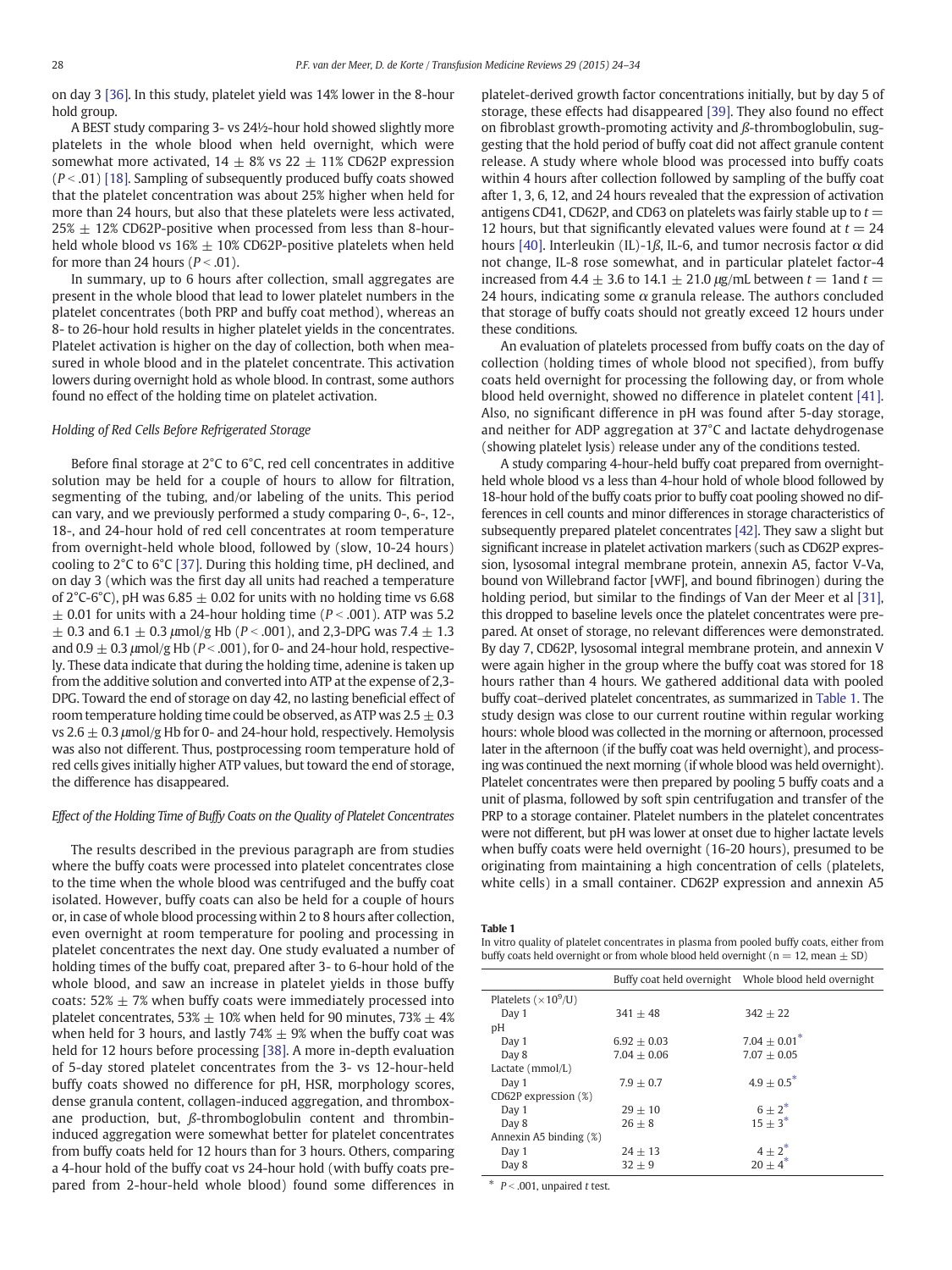were also higher, and this difference remained present until day 8 of storage. Experiments with SSP+ platelet additive solution showed the same patterns (data not shown), although the use of  $SSP+$  resulted in somewhat lower CD62P expression of  $26\% \pm 6\%$  in the units where the buffy coat was held overnight vs  $12\% \pm 1\%$  for whole blood held overnight by day 8 ( $P < .001$ ), as well as lower annexin A5 binding, 24%  $\pm$  7% when from overnight-held buffy coats and  $10\% \pm 3\%$  for overnight-held whole blood  $(P < .001)$ .

Dijkstra-Tiekstra for the BEST Collaborative coordinated a multisite study and found that processing into platelet concentrates after 2 to 8 hours resulted in low platelet yields with platelet concentrates containing 201  $\pm$  75  $\times$  10<sup>9</sup> platelets [\[43\].](#page-10-0) Those from overnight-held buffy coats contained 285  $\pm$  55  $\times$  10<sup>9</sup> platelets and those from overnight-held whole blood, 338  $\pm$  55  $\times$  10 $^9$  platelets (all P< .05). These different platelet counts remained present throughout the remainder of the storage period. Those processed into platelet concentrates on the day of collection showed a higher initial CD62P expression that remained present throughout storage when compared with overnight-held whole blood. For annexin A5, ADP and collagen aggregation, and HSR, the differences were minimal, although the best values were always for overnight-held whole blood.

Using the fully automated separators Atreus (to separate whole blood into red blood cell, plasma, and buffy coat) and OrbiSac (to produce a platelet concentrate from pooled buffy coats) [\[44\],](#page-10-0) platelet count was about 10% lower when blood was processed within 8 hours after collection with overnight hold of the buffy coat, compared with overnight-held whole blood and buffy coats processed within 4 hours. During storage, glucose, lactate, intracellular ATP content, extent of shape change, and the release of RANTES were not different. Hypotonic shock response was somewhat better preserved in units from overnight-held whole blood. A complete panel of platelet markers (CD62P, CD61, CD63, CD42b, CD41) showed minor differences between the holding conditions and were deemed to be of no clinical relevance.

The above data show that not only the holding time of whole blood (a longer holding time seems better) but also the holding time of the buffy coat (a shorter holding time seems better) influences the platelet concentrates produced. We wanted to investigate if there was an optimum between these variables; we aimed to facilitate platelet production of from morning whole blood collections as these are usually centrifuged on the day of collection and after limited hold processed into platelet concentrates. To investigate whether buffy coat processing could be performed on the day of collection, but platelet concentrate preparation could take place the next day, we carried out unpaired experiments; 4 conditions were compared where whole blood from morning collections was processed either after 4 hours or after 8 hours, and held overnight as individual buffy coats or as pooled buffy coats. In order to have the platelet concentrates ready within 24 hours after blood collection (a regulatory requirement in the Netherlands), the units processed after 4 hours had a holding time of the buffy coat of 18 hours, and those processed after 8 hours, a holding time of 14 hours. The various holding times are shown in Table 2. In these experiments, a 4-hour holding time for whole blood was chosen, as this is the minimum resting time according to our guidelines; 8 hours was chosen to have reasonable working hours if whole blood was to be processed on the day of collection. The 14- and 18-hour holding times for the buffy coats reflect the remaining allowed holding time before the 24-hour room temperature holding time of whole blood has elapsed. Volumes and platelet counts were not different, but the lactate concentration was higher and thus pH lower if held overnight as a buffy coat pool than as single buffy coats. Platelet activation (CD62P positive) was initially higher in units stored as pooled buffy coats (C and D) and might be related to the lower pH, but the annexin A5 was higher in units that were processed into buffy coats after 4 hours (B and D), suggesting a link with the holding time of whole blood. In any case, the differences disappeared during storage.

Our study shows that there are differences in CD62P expression and annexin A5 binding of the platelets immediately after the holding period, but these differences disappeared at the completion of their maximal storage time.

Summarizing, a certain holding time (1-4 hours) of buffy coats before processing into a platelet concentrate might be beneficial and result in higher numbers of platelets per unit. A long hold (12-24 hours) of the buffy coat might, however, lead to platelet activation because a high concentration of cells is stored in a small volume.

# In-Process Holding Times

Besides whole blood and buffy coat holding times, which have been studied in-depth, there are also some in-process holding times for which data are limited. An example is the holding time after pooling of buffy coats but before centrifugation. Dutch guidelines limit this time to 4 hours. A comparison of buffy coat pools from overnight-held whole blood that were either held for 4 hours after pooling  $(A, n =$ 6) or held for 1 hour (B,  $n = 3$ ) was performed. At  $t = 0$  hours, there were no differences between the 2 groups for any of the in vitro measures (data not shown). By  $t = 4$  hours, pH had dropped from 6.95  $\pm$ 0.03 at  $t = 0$  to 6.89  $\pm$  0.04 (P < .01, analysis of variance, Dunnett posttest) in group A, caused by an increase in carbon dioxide concentration from 82  $\pm$  12 mm Hg at  $t = 0$  to 92  $\pm$  16 mm Hg at  $t = 4$  hours (P< .01). Platelet activation was unchanged, and a minor increase in annexin A5

Table 2

In vitro quality of platelet concentrates in plasma from whole blood held for 4 or 8 hours, with the buffy coats or buffy coat pools held for 18 or 14 hours (n = 12, mean  $\pm$  SD) **Statistics** 

| A               | B               | C               | D               |                                            |
|-----------------|-----------------|-----------------|-----------------|--------------------------------------------|
|                 |                 |                 |                 |                                            |
| 8               | 4               | 8               | 4               |                                            |
| 14              | 18              |                 |                 |                                            |
|                 |                 | 14              | 18              |                                            |
| A               | B               | C               | D               |                                            |
|                 |                 |                 |                 |                                            |
| $363 \pm 20$    | $355 \pm 26$    | $349 \pm 17$    | $353 \pm 18$    | Not significant (ns)                       |
| $367 \pm 36$    | $360 \pm 46$    | $379 \pm 51$    | $377 + 79$      | ns                                         |
| $6.92 \pm 0.02$ | $6.90 \pm 0.03$ | $6.74 + 0.05$   | $6.72 \pm 0.05$ | All $P < .001$ , except A vs B; C vs D: ns |
| $8.8 \pm 0.7$   | $9.2 \pm 0.8$   | $12.4 \pm 1.6$  | $12.5 \pm 1.5$  | All $P < .001$ , except A vs B; C vs D; ns |
| $19 \pm 7$      | $20 \pm 6$      | $27 \pm 8$      | $30 \pm 12$     | ns except A vs D: $P < .05$                |
| $12 \pm 6$      | $18 \pm 7$      | $12 \pm 4$      | $16 \pm 7$      | ns.                                        |
|                 |                 |                 |                 |                                            |
| $7.00 \pm 0.06$ | $6.99 \pm 0.07$ | $6.92 \pm 0.11$ | $6.96 \pm 0.09$ | ns.                                        |
| $19.0 \pm 1.5$  | $17.7 \pm 2.0$  | $19.5 \pm 2.1$  | $18.5 \pm 2.1$  | ns.                                        |
| $26 \pm 6$      | $23 \pm 7$      | $23 \pm 7$      | $23 \pm 5$      | ns.                                        |
| $35 + 7$        | $36 \pm 8$      | $32 \pm 7$      | $36 \pm 7$      | ns                                         |
|                 |                 |                 |                 |                                            |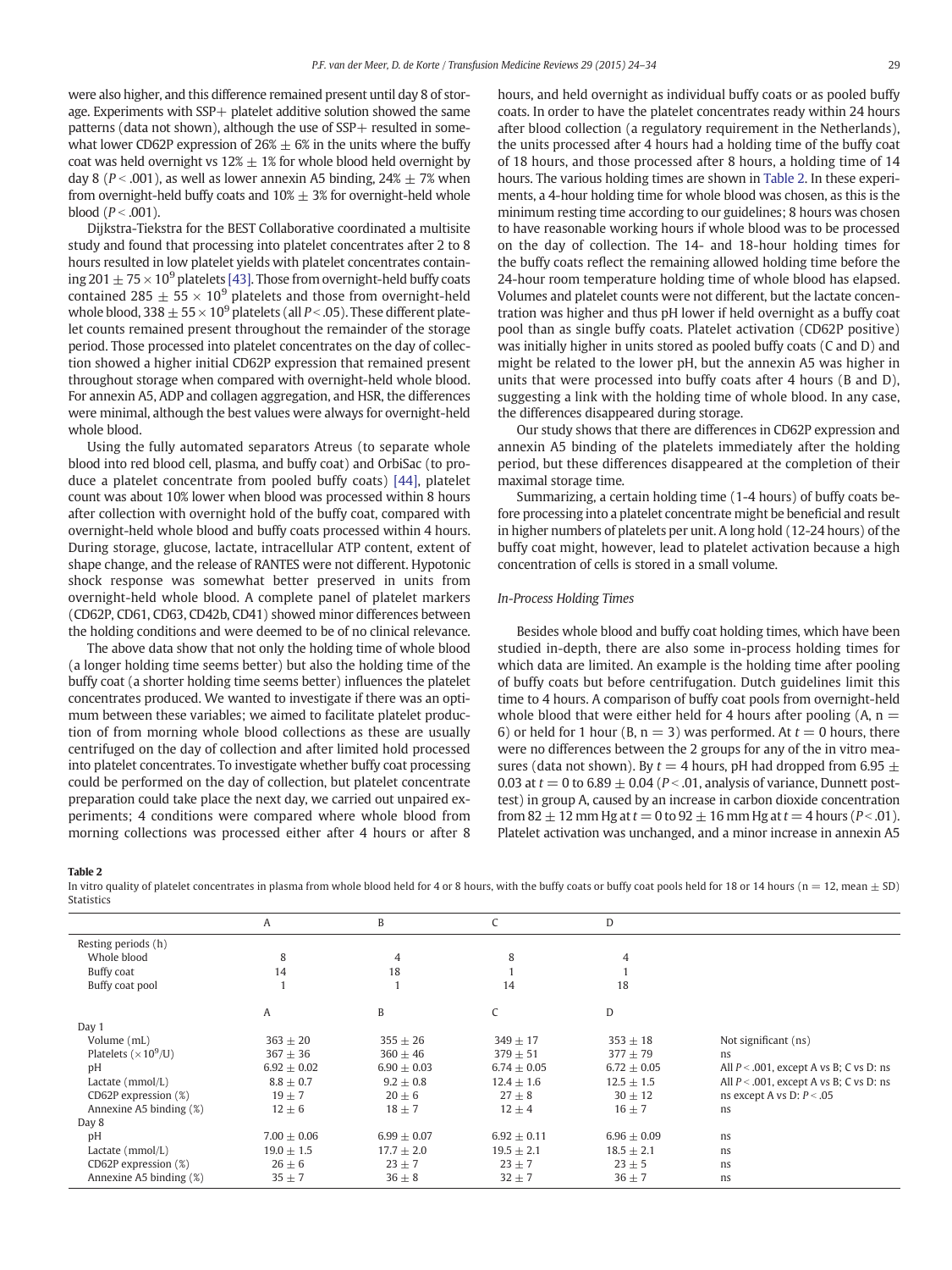was seen from  $4\% \pm 1\%$  to  $6\% \pm 2\%$  (not significant). Additional sampling during this study at  $t = 1$  hour (which is approximately the current hold time in our routine) and  $t = 5$  hours (beyond the allowed hold time) showed that without adverse consequences, buffy coat pools can be held for at least 4 hours before centrifugation.

Longer holding times of buffy coats that contain high numbers of white cells may mean that there are differences in cytokine concentrations excreted by these white cells. This was illustrated by a study that compared holding buffy coats for 6 or 16 hours (produced within 4 hours after collection) [\[45\]](#page-10-0). This study showed minimal changes in IL-6, tumor necrosis factor  $\alpha$ , and IL-1β, but an increase in high mobility group box 1 at  $t = 20$  as well as IL-8. In a follow-up experiment, it was demonstrated that the sharp increase in IL-8 was indeed caused by release from white cells and not platelets. The authors comment that the concentrations are probably not high enough to cause febrile reactions in patients.

Also for PRP-derived platelet concentrates, there is one inprocess holding time, namely, the postcentrifugation resting of the platelet pellet. A comparison of 5-minute, 1-hour, or 4-hour resting of the platelet pellet after removal of platelet-poor plasma showed minor differences during 5 days of storage [\[46\].](#page-10-0) More units showed a "substantial amount" of aggregates if held for only 5 minutes vs those held for 1 or 4 hours. A radiolabeled recovery study confirmed these results with a recovery of  $49.9% \pm 15.3%$  for 0- to 5-minute resting vs  $50.9% \pm 20.2%$  for 1-hour resting; survival times were 111.2  $\pm$  50.7 and 114.9  $\pm$  43.8 hours, respectively.

### Effect of Holding Time on the Quality of Plasma

Plasma is the remaining component that is affected by the holding time of whole blood. As indicated previously, a 6-hour hold had no effect on factor VIII:C [\[3\].](#page-9-0) Eight-hour hold led to a decrease by about 10% in the levels of fibrinogen, plasminogen, fibronectin, and factor V, but factor VIII activity was not affected [\[47\]](#page-10-0). A full 24-hour holding time led to a decline in factor VIII:C of about 20% [\[6\]](#page-9-0), but the implication was thought to be small for routine use. In a follow-up study, whole blood held less than 3 hours had a factor VIII activity of  $0.82 \pm 0.03$ IU/mL, whereas those held for 12 to 15 hours contained 0.73  $\pm$  0.03 IU/mL factor VIII:C ( $P < .001$ ) [\[48\],](#page-10-0) which was higher than after the same hold period at 4°C. However, in the small-scale cryoprecipitate made from these units, the difference in factor VIII content was not statistically significant. In another study, plasma factors were determined in blood processed immediately, or held for 8 or 24 hours at room temperature [\[49\]](#page-10-0). This study showed that factor V, factor II, factor X, fibrinogen, AT-III, protein C, and protein S were stable under all conditions tested. Factor VIII dropped by 14% during the 8-hour ambient hold and dropped further to values that were about 26% lower than the initial values. Others confirmed these results for 18-hour-held whole blood [\[50\]](#page-10-0) but also found a slight increase of C3a-desArg, indicative of complement activation with no clear cause; however, the authors suspected that the clinical relevance was low because it is quickly detoxified after release. Serrano et al [\[51\]](#page-10-0) compared freshly processed PRPderived plasma clotting factors with overnight-held buffy coat–derived plasma and demonstrated that for an extended panel of clotting factors (14 in total), values for various plasma clotting factors from overnightheld whole blood fell between 84% and 130% of fresh. Only factor VIII in the plasma was about 28% lower, whereas cryoprecipitate from overnight-held whole blood had about 20% lower factor VIII than fresh blood. Factor XIII was 3 times higher and vWF multimers (band count) was 20% lower, but fibrinogen, vWF (antigen level, activity, and band density), and A Disintegrin And Metalloproteinase with Thrombospondin Motifs (ADAMTS)-13 were not affected. A comparison of 8 vs 24 hours found no difference for factor V, vWF, and fibrinogen in fresh-frozen plasma, cryoprecipitate, or cryo-poor plasma, and the differences in factor VIII:C reached only statistical significance in cryoprecipitate, 3.9  $\pm$  0.8 U/mL for 8-hour-held whole blood vs 3.5  $\pm$ 

0.7 U/mL for 24-hour-held whole blood [\[13\].](#page-9-0) Our group found a decline in factor III:C from 1.22  $\pm$  0.31 IU/mL when processed within 2 hours of collection vs 1.05  $\pm$  0.25 IU/mL when processed after 16 to 20 hours (14% lower;  $P < .001$ ) [\[14\];](#page-9-0) others found no difference in factor V and a 33% or 12% lower value for factor VIII, in a study that reported the results of 2 processing sites [\[19\].](#page-9-0) An evaluation of 9 clotting factors showed the same pattern as others [\[36\].](#page-10-0) Finally, a multisite study of the BEST Collaborative [\[52\]](#page-10-0) demonstrated a 6% lower protein C and a 14% lower protein S, but no change in antithrombin for whole blood held for 24 to 26 vs less than 8 hours in a paired study; factor VIII was 23% lower.

In summary, mainly factor VIII:C is affected by the room temperature holding period and decreases by about 1% per hours of hold. Despite the changes in coagulation factors, the overall ability to generate thrombin or form a clot as demonstrated by various assays is unaffected.

# Leukoreduction

As shown above, platelets are more or less activated, depending on the timing of the various holding times of whole blood and/or platelet concentrates. Platelets play a role in the leukoreduction process particularly in red cell concentrates [\[53\]](#page-10-0), and their activation status might affect the efficacy of leukoreduction. It can be further speculated that the white cells themselves could have various levels of activation, which might influence their ability to adhere to filter fibers.

Most of the data to date show that leukoreduction by filtration closer to the time of blood collection results in better white cell removal. For whole blood filtration, leukoreduction of units held for 8 or 18 hours showed twice the amount of residual white cells in the latter group, although leukoreduction conformed to the requirement of  $\leq 1 \times 10^6$  per unit and was in fact below  $0.5 \times 10^6$  per unit [\[54\]](#page-10-0). Whole blood held for 8 or 24 hours after removal of PRP and subsequent filtration of the red cell concentrates resulted in  $0.48 \pm 0.24 \times 10^6$  residual white cells for 8-hour hold vs 2.27  $\pm$  2.05  $\times$  10<sup>6</sup> for 24-hour hold (P < .05) [\[13\].](#page-9-0) In the 8-hour group, all complied with the required less than  $5 \times 10^6$ per unit, but 12% failed for 24-hour hold. Evaluating different leukoreduction filters for red cell concentrates, we found that there was an increase in the number of cells with longer holding times of the whole blood prior to processing [\[29\]](#page-10-0). As an example, use of the Baxter filter resulted in a median of  $0.03 \times 10^6$  white cells per unit when processed within 4 to 8 hours vs  $0.17 \times 10^6$  per unit when held for 20 to 24 hours. Fresenius and MacoPharma filters showed the same trend. Also, others found the best leukoreduction in red cells processed on the day of collection within 8 hours of collection, whereas those held for 24 hours sometimes had values that were "higher than expected," but nevertheless conformed to the requirement that 95% of the units contained less than  $5 \times 10^6$  white cells [\[15\].](#page-9-0) Others found no effect of the holding time on white cell reduction, using a filter for red cell concentrates, comparing 4- to 6-hour hold of whole blood vs 22- to 24-hour hold with subsequent component separation and immediate filtration of the red cell concentrates [\[55\]](#page-10-0).

In the recent years, whole blood and red cell filters have been optimized for leukoreduction of either fresh or overnight-held whole blood. Nowadays, these are minimal differences in residual numbers of white cells among the groups [\[20\]](#page-9-0) (unpublished observations).

For platelet concentrates, leukoreduction by filtration was about 3 times more efficient when performed on buffy coats from overnightheld whole blood than on those processed on the day of collection and was independent of the combination of buffy coat pooling system and filter used [\[34\].](#page-10-0) Our study comparing overnight hold of buffy coats vs whole blood ([Table 1\)](#page-4-0) showed a median residual number of white cells of 0.13  $\times$  10<sup>6</sup>/unit for buffy coats held overnight vs 0.06  $\times$  $10^6$ /unit if whole blood was held ( $P = .005$ ).

In summary, leukoreduction by filtration is more efficient when performed closer to the time of collection, although even after 24 hours, the number of white cells conforms to current requirements. Newly developed filters seem to be less affected by the holding time of whole blood.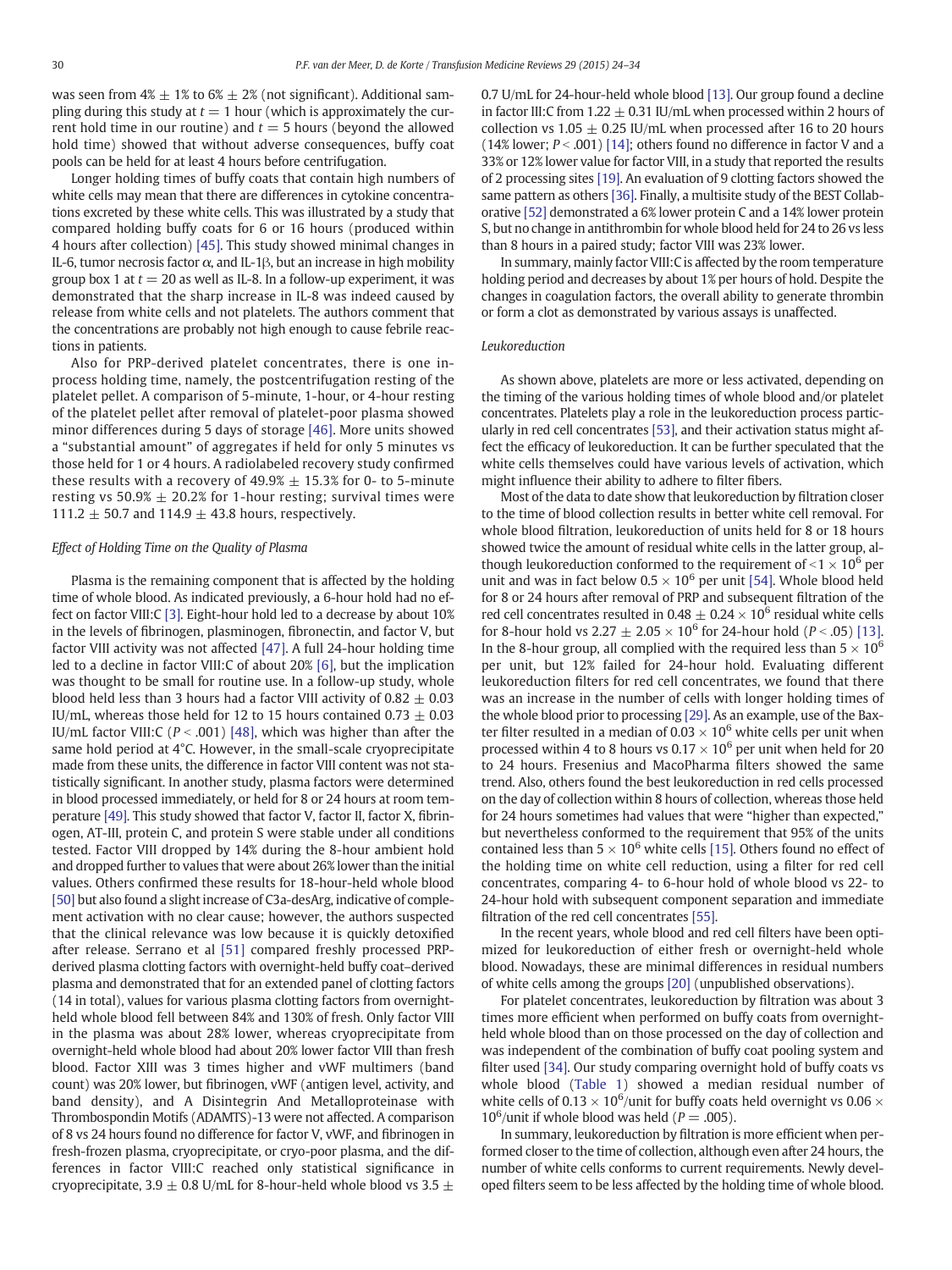# <span id="page-7-0"></span>Bacteriologic Aspects to the Holding Time of Whole Blood

Storage of blood at room temperature has always been looked upon with suspicion, as this is a temperature that propagates bacterial growth. However, the contrary was found true as the risk of bacterial growth is related both to the timing and efficiency of white cell removal.

Most studies have been conducted with Yersinia enterocolitica, as it can be present in donated blood and is able to survive and proliferate in red cell concentrates at 4°C. Paired studies were performed where various inocula were spiked into whole blood, which was processed into red cell concentrates after 6-hour hold of whole blood at 4°C as control group, or had the buffy coat (with about 70% of the white cells) removed after 20-hour hold of whole blood at ambient temperature, or had the buffy coat removed after 20-hour hold with subsequent filtration to remove more than 99% of the white cells [\[7\]](#page-9-0). The results indicated that at the highest inoculum of  $3 \times 10^4$ /mL, all red cell concentrates showed growth, but those from whole blood held for 6 hours at 4°C tested positive almost instantly, whereas those held overnight at room temperature with buffy coat removal or filtration showed growth at a later time point, ranging from 1 to 5 weeks. At an inoculum of 1  $\times$  $10<sup>2</sup>$  or below, the overnight-held units remained sterile, whereas 2 of 5 units processed after 6-hour hold at refrigerated temperatures still showed growth. This shows that a certain holding time is needed to ingest bacteria by white cells, which needs to be followed by adequate removal of white cells by filtration. Another spiking study with Y enterocolitica showed that in units that were filtered 5 hours after spiking during room temperature hold, all tested negative for bacteria for the remainder of the 42-day storage period, whereas unfiltered units showed high bacteria titers [\[56\].](#page-10-0) Other studies confirmed that reduction of the number of white cells, either by buffy coat removal or filtration prevents bacterial outgrowth in blood components, provided that there is sufficient time for the white cells to ingest bacteria [\[57,58\].](#page-10-0) One study is of particular interest where a panel of 5 different bacteria was used to spike white cell–containing or white cell–reduced preparations of either buffy coat or whole blood, at "moderately large" and "large" numbers of bacteria [\[59\]](#page-10-0). Units were sampled immediately after spiking and after 2, 5, 18, 24, and 48-hour room temperature hold. Inhibition of bacterial growth was shown only when white cells were present. Antibiotic-sensitive Staphylococcus epidermidis could not be demonstrated after 24 hours and thereafter, and antibioticresistant S epidermidis, after 5 hours or thereafter; Staphylococcus aureus showed no signal after 5 hours at the lower inoculum but showed growth at  $t = 18$  hours and thereafter, and the high inoculum showed growth at all time points; Escherichia coli was still demonstrable at 18 hours but not at  $t = 24$  hours and thereafter; and *Propionibacterium* sp at the lower inoculum was cleared immediately, whereas at the higher inoculum, bacteria could be shown at  $t = 24$  hours, but not at  $t = 48$  hours. Lastly, Pseudomonas aeruginosa was absent in all preparations at all time points, also in the leukoreduced ones. These data show that most bacteria species are ingested by white cells and that, depending on the bacterium and concentration tested, it takes somewhere between 5 and 24 hours at room temperature for the white cells to clear the bacteria, resulting in culture-negative units. In the absence of a leukoreduction step, a comparison of 8- vs 24-hour room temperature hold of spiked whole blood, followed by component separation according to the PRP method, showed significantly  $(1-1.5 \log_{10})$  more bacteria in the 24-hour group in the red cell concentrates, but no difference for platelet concentrates or plasma [\[60\]](#page-10-0). Additional experiments where the 24-hour group was leukoreduced by filtration showed a reduction of the bacterial titers in the red cell concentrates to those that were held at room temperature for only 8 hours without leukoreduction; subsequent 42-day storage of the red cell concentrates showed almost no persistent effect for 8 of the 10 tested bacteria, except Staphylococcus pyogenes with a titer of 0.8  $log_{10}$  in the 8-hour-held nonleukoreduced group vs  $2.3 \log_{10}$  in the 24-hour-held leukoreduced group, and Y enterocolitica with a titer of 8.0  $log_{10}$  vs 0.4  $log_{10}$  in these groups,

respectively. Others compared growth of S epidermidis and E coli after 6- or 16-hour hold of whole blood at room temperature and showed that for subsequently prepared platelet concentrates, there was no benefit of an extended holding time for the first bacterium, but for E coli, already by day 2 of storage, all contained spurious amounts of bacteria, whereas 4 of 5 in the 16-hour group showed no growth, and even by day 5, 2 showed no growth, 2 showed less than 10 colony-forming units/mL, and only 1 contained high numbers of bacteria [\[61\]](#page-10-0).

Lastly, a meta-analysis compared the risk of occurrence of bacterial contamination of PRP-derived and buffy coat–derived platelet pools vs apheresis platelet concentrates [\[62\].](#page-10-0) The risk was modeled assuming that both PRP- and buffy coat–derived pools were formed from 5 donations and indicated that PRP-derived platelet pools had an approximately 5 times higher risk of bacterial contamination than single-donor apheresis platelets, but that buffy coat–derived platelet concentrates showed no increased risk. Because 2 of the 3 publications used as source for the meta-analysis described pools from leukoreduced PRP-derived platelet concentrates, leukoreduction is an unlikely candidate to explain the observed difference. An alternative explanation might be that PRPderived platelet pools are from whole blood held for at most 8 hours (as required in the United States), whereas the publications cited for buffy coat–derived platelet pools all had an overnight holding time for the buffy coat (1 publication) or of the whole blood (3 publications).

Summarizing, holding of whole blood for at least 8 hours after collection promotes ingestion of bacteria by white cells; subsequent removal of leukocytes by filtration, before they disintegrate, reduces the risk of bacterial contamination of blood components made from this whole blood.

#### Is Overnight Hold the Same as 24-Hour Hold?

An issue that arises every so often is the definition of the term "overnight." The general perception is that overnight hold means that whole blood is held as long as possible from the day of collection to the day of processing. In blood bank practice, however, this is often not the case. In many countries, the holding time is limited to 24 hours, also because the European Pharmacopeia requires freezing of plasma within 24 hours after donation [\[63\]](#page-10-0). This means that for units collected during morning sessions, processing on the following day is too late, certainly if secondary processing like leukoreduction and/or platelet processing from buffy coats needs to be performed. Consequently, units from morning collections are often processed the same day in order to be able to comply with the 24-hour rule. Whole blood collected in the afternoon and the evening is held overnight and processed the next day and is routine practice at our blood center in Amsterdam. To illustrate this, the collection and processing time of all units processed between January 2, 2013, and August 12, 2013, at the Amsterdam blood center were acquired from our computer information system. At our center, morning



Figure. Holding times of routinely processed units of whole blood from the Amsterdam blood center (January-August 2013,  $n = 65535$ ).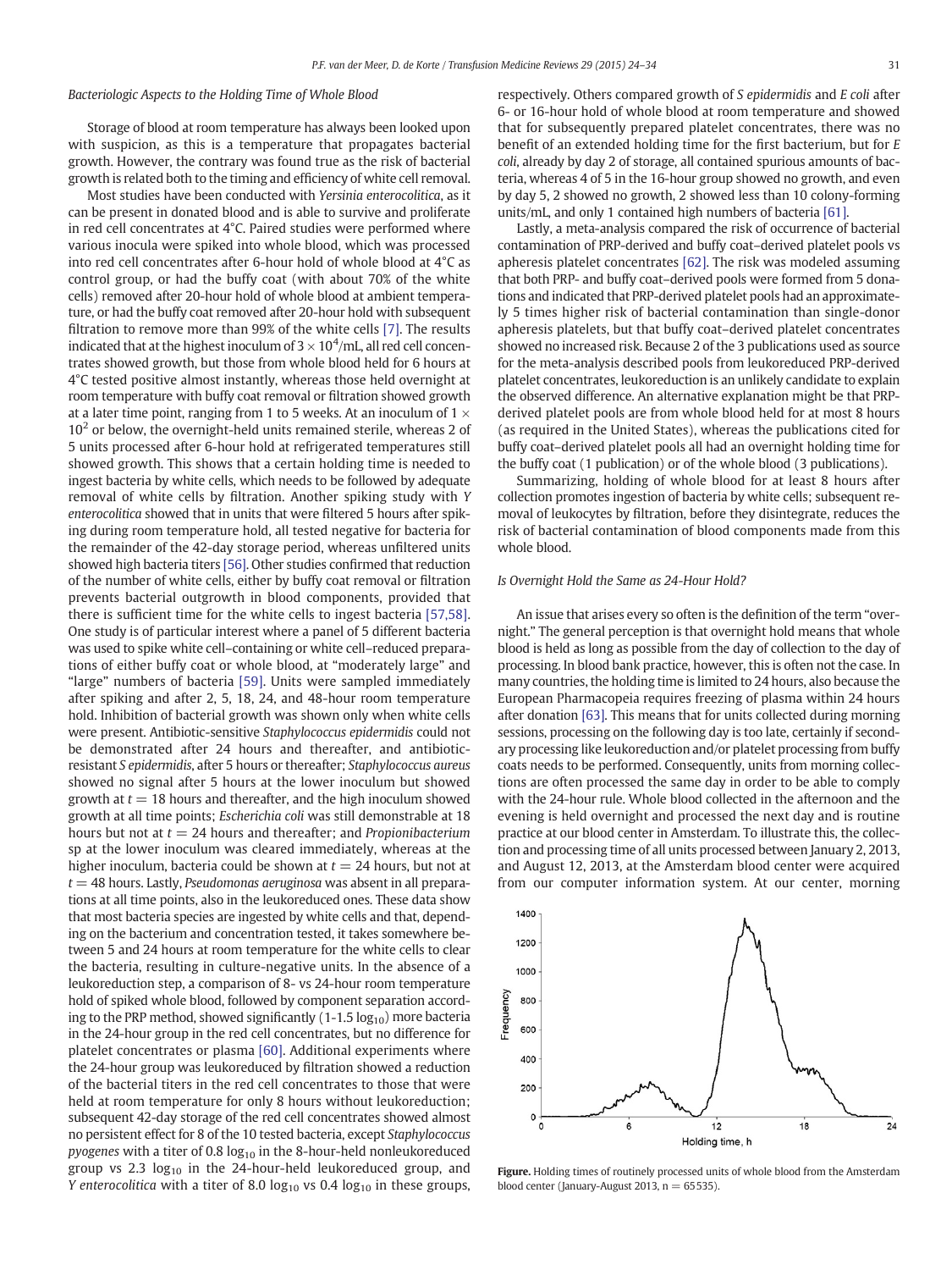donations are separated into components between 4 PM and 7 PM on the same day; this amounts to about 12% of the total number of units processed daily. The remaining 88% are from afternoon and evening collections and are separated between 7.30 AM and noon of the following day. The holding times are shown in [Figure,](#page-7-0) indicating peaks between 5 and 9 hours after collection (these are the morning donations processed on the same day) and between 11 and 20 hours after collection (units held overnight). Thus, with the practice of overnight hold of whole blood, the median processing peak is 14 hours after donation, and all units are separated well within 22 hours of donation.

Although overnight hold might allow holding whole blood for 24 hours, at our blood bank routine, the holding time is on average 14 hours with a maximum of 22 hours after donation. This can vary from center to center.

### Holding of Whole Blood Beyond 24 Hours

Is storage beyond 24 hours possible? Such a question has only been addressed for whole blood that underwent no further component pro-cessing [\[64\].](#page-10-0) Apart from a depletion of 2,3-DPG at  $t = 48$  hours when either stored at 19°C or 25°C, small changes in red cell quality with respect to hemolysis, ATP, and free potassium were found. For clotting ability of the plasma, the PT was prolonged from  $13.3 \pm 0.6$  to  $14.7 \pm 0.7$  seconds  $(P < .05)$ , but overall clotting factors, including factor VIII, were not affected. Changes in platelet quality were modest.

Practically, there is no need to hold whole blood for long periods after blood collection, but a slight extension of the holding time might be attractive. This mainly concerns units collected in the morning that, due to the 24-hours limit, must be processed on the day of collection. This may not be a problem, as staff can perform this in the afternoon during business hours, but it might add flexibility if those units could be processed with the bulk of the units the following day. Thus, a holding time up to 30 hours might be appealing. Both the publication by Hughes et al [\[64\]](#page-10-0) with a 72-hour storage and by Van der Meer et al [\[18\]](#page-9-0) with a 24- to 26-hour storage time show that after 24 hours, there is no sudden decline in quality of whole blood or its components, and it should be emphasized that the 24-hour time limit was chosen arbitrarily based on data of the longest storage time that was investigated [\[6\]](#page-9-0), not by proof that after 24 hours, the units fall off a cliff.

#### Discussion

Overnight hold of whole blood at ambient temperature has brought many logistic benefits, where units can be separated into components uniformly during business hours. The effect of overnight hold is surprisingly small: both red cell recovery [\[4,20\]](#page-9-0) and platelet recovery and survival [\[4,19,32\]](#page-9-0) are virtually unaffected. In vitro, though, there are changes. In red cell concentrates, the 2,3-DPG concentration rapidly decreases, which seems to indicate that the quality diminishes rapidly. However, at a somewhat slower rate, this also occurs in units held up to 8 hours; 2,3-DPG is 0 after 2- to 3-week storage regardless of the initial holding time. Moreover, the clinical relevance of this observation is probably small. A longer holding time results in the accumulation of lactate and consequently a slightly lower pH, but this does not adversely affect red cell quality. Although there is some variation between studies, for other red cell quality measures like free potassium and free Hb are more or less unaffected by overnight hold of whole blood.

The lower pH of whole blood after overnight hold causes a lower pH of PRP-derived platelet concentrates, which is reflected in a lower HSR at the onset of storage. Other in vitro measures show no difference and, if present, disappear during storage. There is some discrepancy between studies that show no difference in platelet content in the platelet concentrate after overnight hold [\[13,19\]](#page-9-0) or 30% higher platelet concentration [\[18\].](#page-9-0) This is also seen with the buffy coat method where some find a difference [\[34\]](#page-10-0), whereas others do not. It seems that the precise holding time is critical, as units processed within 4 to 6 hours show lower platelet contents than those processed 8 to 26 hours after collection, but further studies are needed. In general, it can be stated that most studies indicate a higher recovery from whole blood after a longer holding time; the minimal holding time is to attain a higher recovery remains unknown. Because the in vitro tests indicate that the platelets are initially more activated, it could be that specific centrifugation conditions result in platelet aggregates, which are lost during transfers to satellite bags. Alternatively, certain foils used for blood bag containers could stimulate adhesion of platelets to the bag, which might also depend on centrifugation conditions [\[65\]](#page-10-0). Although less likely, the method of cooling whole blood to room temperature might affect the activation status of the platelets. With the differences observed, it might be interesting to investigate this finding in more detail.

Holding the buffy coat instead of whole blood seems to be less optimal, based on in vitro measures. Platelets become more activated and show markers of apoptosis, and the maximum hold time of buffy coats of 12 hours before processing in platelet concentrates seems, though executed with individual buffy coats [\[40\]](#page-10-0), still valid. Our data with buffy coat holding times of 14 and 18 hours seem to confirm this finding, although the platelets still show acceptable quality. Any inprocess holding time, that is, after buffy coat pooling before centrifugation, during the resting time of PRP-derived platelets after removal of the platelet-poor plasma, appears to have no effect.

In plasma, the 10% to 30% reduction in factor VIII is most noticeable. However, the overall functionality of the plasma seems unaffected [\[52\].](#page-10-0) Other factors show some fluctuations between publications, but fall within the biological variation among blood donors and the analytical variation of the tests used.

Possibly because of initial platelet activation, leukoreduction (by adherence of platelets to filter fibers, which causes adherence of white cells) is more efficient close to the moment of collection; in almost all studies, the number of residual white cells is higher both in red cells and in platelet concentrates. Nevertheless, the difference is not large enough for these products to fall outside the upper limit for white cell content, especially after introduction of the newest filters.

Lastly, the elegant study by Högman et al [\[59\]](#page-10-0) demonstrates that white cells ingest bacteria, which either are killed or can be removed by buffy coat removal or filtration before the white cells starts to disintegrate and release the remaining viable bacteria. The optimum room temperature holding time appears to be somewhere between 5 and 24 hours. A meta-analysis [\[62\]](#page-10-0) showed that buffy coat–derived and single donor apheresis platelet concentrates have equal risk of bacterial contamination. The publications used to calculate the risk for PRPderived platelet concentrates did not specify the holding time of the whole blood used for their platelet concentrates, but was shorter than 8 hours. We can conclude that within the time frame of 5 to 8 hours after collection, there is little protective effect against bacterial contamination and that indeed overnight hold  $(>8$  and  $<$  24 hours) is beneficial for bacterial safety. A summary is given in [Table 3.](#page-9-0)

Overall, holding whole blood at room temperature for at least 24 hours has no deleterious effect on red cell recovery, platelet recovery and survival, and plasma functionality, despite some differences in in vitro measures. The 24-hour limit has been chosen because that is the longest investigated time reported in the literature, but there is no evidence that support a sudden decline in quality after this 24-hour hold. Logistically, to allow for overnight hold of units collected in the morning time, an extension to 30 or 36 hours might be attractive and should be an area of research. A hold time of 72 hours for whole blood has shown to give no large differences compared with shorter holding times, but no components were prepared. Changes in 2,3-DPG seem dramatic but have little clinical impact.

Overnight hold of whole blood results in an increased number of platelets per concentrate, but other factors than the holding time itself are likely to influence this finding. Holding the buffy coat rather than whole blood for longer than 12 hours leads to platelet activation and degranulation, and there is no improvement if buffy coats are held as a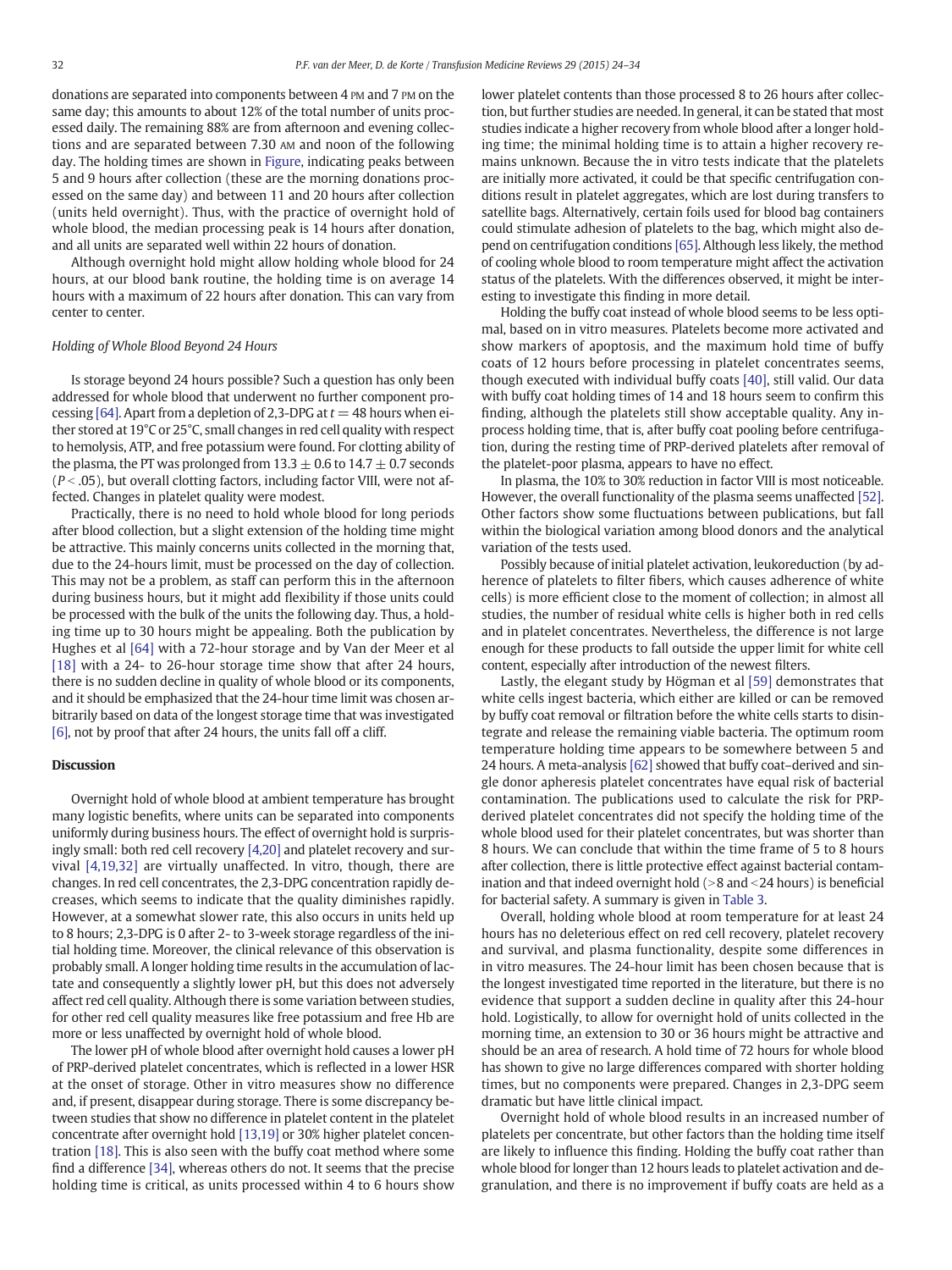# <span id="page-9-0"></span>Table 3

Summary of the effects of overnight hold of whole blood on the quality of various blood components

| Measure                                       | Effect of overnight hold                                                                                                                                                                                | References               |
|-----------------------------------------------|---------------------------------------------------------------------------------------------------------------------------------------------------------------------------------------------------------|--------------------------|
| Red cell<br>concentrates                      |                                                                                                                                                                                                         |                          |
| $^{51}$ Cr survival<br><b>ATP</b>             | No effect<br>No effect                                                                                                                                                                                  | [19,20]<br>$[5,6,13-20]$ |
| concentration<br>$2.3 - DPG$<br>concentration | Decreases by two-thirds. Also decreases<br>by $\sim$ 10% in units processed on the day of<br>collection. After day 14 of storage, no<br>difference between groups. Clinical<br>consequence probably low | $[6, 13 - 20]$           |
| pH, lactate                                   | pH lower, lactate higher,<br>but disappears during storage                                                                                                                                              | $[13 - 20]$              |
| Hemolysis                                     | Somewhat higher, but within<br>specifications                                                                                                                                                           | $[13 - 20]$              |
| Other red blood<br>cell quality<br>measures   | Minor effects that disappear<br>during storage                                                                                                                                                          | $[13 - 20]$              |
| Leukoreduction                                | Less efficient with older types of filters,<br>but residual white cells within<br>specifications. For currently marketed<br>filters no difference                                                       | [13, 15, 20, 29, 55]     |
| Platelet                                      |                                                                                                                                                                                                         |                          |
| concentrates<br>Recovery/                     | No effect (shown for PRP-derived                                                                                                                                                                        |                          |
| survival<br>Platelet<br>concentration         | platelets only)<br>0-30% higher                                                                                                                                                                         | [4, 19, 30, 32]          |
| pH, lactate                                   | pH lower, lactate higher,<br>but disappears during storage                                                                                                                                              | [6, 13, 29, 31, 34, 36]  |
| <b>HSR</b>                                    | HSR initially lower, but disappears<br>during storage                                                                                                                                                   | [13, 31, 34, 36]         |
| Other PLT<br>quality<br>measures              | Minor effects that disappear<br>during storage                                                                                                                                                          | [13, 31, 34, 36]         |
| Leukoreduction                                | Less efficient with older types of filters,<br>but residual white cells within<br>specifications. For currently marketed<br>filters no difference                                                       | $[34]$ , Table 1         |
| Risk of<br>bacterial<br>outgrowth             | Optimal when leukoreduction performed<br>after 8- to 24-h room temperature hold<br>(shown for buffy coat-derived platelets<br>only)                                                                     | $[7, 56 - 61]$           |
| Plasma<br><b>Factor VIII</b>                  | 10%-30% lower, but clinical                                                                                                                                                                             | $[3,6,13,14,19,47-52]$   |
|                                               | consequence probably low                                                                                                                                                                                |                          |
| Other clotting<br>factors                     | no effect                                                                                                                                                                                               | $[13, 19, 47, 49 - 52]$  |

Details are given in the text.

pool. In-process holding of the buffy coat pool up to 4 hours has no effect. For PRP-derived platelets, a resting time of the platelet pellet before resuspension up to 4 hours has no effect. Leukoreduction for all cellular components is more efficient when close to the time of collection, but up to 24 hours, the units still conform to current requirements. More recently introduced white cell removal filters seem less sensitive to this difference. Besides the logistic advantages, the prevention of bacterial contamination is probably the other large benefit of overnight hold. However, evidence needs to be gathered in a phase IV trial to determine whether this is also true for PRP-derived platelet concentrates.

#### Conflict of Interest

None of the authors report a conflict of interest.

### Acknowledgments

We thank Marjan Eijzenga for technical assistance in the study comparing overnight-held buffy coats vs whole blood, and Herbert Korsten for technical assistance in the study comparing the various holding times of whole blood and buffy coats. Bert Mesman and Ido Bontekoe extracted data from our blood bank information system. We thank Áine Honohan for grammatical corrections.

#### **References**

- [Van de Watering L. Red cell storage and prognosis. Vox Sang 2011;100:36](http://refhub.elsevier.com/S0887-7963(14)00089-3/rf0005)-45.
- [2] [Ohto H, Nollet KE. Overview on platelet preservation: better controls over](http://refhub.elsevier.com/S0887-7963(14)00089-3/rf0010) [storage lesion. Transfus Apher Sci 2011;44:321](http://refhub.elsevier.com/S0887-7963(14)00089-3/rf0010)–5.
- [Avoy DR, Ellisor SS, Nolan NJ, Cox Jr RS, Franco JA, Harbury CB, et al. The effect of de](http://refhub.elsevier.com/S0887-7963(14)00089-3/rf0015)[layed refrigeration on red blood cells, platelet concentrates and cryoprecipitable](http://refhub.elsevier.com/S0887-7963(14)00089-3/rf0015) [AHF. Transfusion 1978;18:160](http://refhub.elsevier.com/S0887-7963(14)00089-3/rf0015)–8.
- [4] [Moroff G, Morse EE, Katz AJ, Kahn RA, Dende D, Swatman L, et al. Survival and bio](http://refhub.elsevier.com/S0887-7963(14)00089-3/rf0020)[chemical characteristics of stored red cells preserved with citrate-phosphate](http://refhub.elsevier.com/S0887-7963(14)00089-3/rf0020)[dextrose-adenine-one and two and prepared from whole blood maintained at 20](http://refhub.elsevier.com/S0887-7963(14)00089-3/rf0020) [to 24 degrees C for eight hours following phlebotomy. Transfusion 1984;24:115](http://refhub.elsevier.com/S0887-7963(14)00089-3/rf0020)–9.
- [5] [Koerner K, Sahlmen P, Stampe D. In vitro effect on stored red blood cells and plate](http://refhub.elsevier.com/S0887-7963(14)00089-3/rf0025)[lets after a 15-hour delayed refrigeration of whole blood prior to component prep](http://refhub.elsevier.com/S0887-7963(14)00089-3/rf0025)[aration in CPD-AD. Vox Sang 1986;50:141](http://refhub.elsevier.com/S0887-7963(14)00089-3/rf0025)–5.
- [6] [Pietersz RN, de Korte D, Reesink HW, Dekker WJ, Van den Ende A, Loos JA. Storage of](http://refhub.elsevier.com/S0887-7963(14)00089-3/rf0030) [whole blood for up to 24 hours at ambient temperature prior to component prepa](http://refhub.elsevier.com/S0887-7963(14)00089-3/rf0030)[ration. Vox Sang 1989;56:145](http://refhub.elsevier.com/S0887-7963(14)00089-3/rf0030)–50.
- [7] [Pietersz RN, Reesink HW, Pauw W, Dekker WJ, Buisman L. Prevention of](http://refhub.elsevier.com/S0887-7963(14)00089-3/rf0035) Yersinia enterocolitica [growth in red-blood-cell concentrates. Lancet 1992;340:755](http://refhub.elsevier.com/S0887-7963(14)00089-3/rf0035)–6.
- [8] [Council of Europe Guide to the Preparation. Use and Quality Assurance of Blood](http://refhub.elsevier.com/S0887-7963(14)00089-3/rf0310) [Components. 17th ed. Strasbourg: EDQM; 2013.](http://refhub.elsevier.com/S0887-7963(14)00089-3/rf0310) [9] [Levin E, Culibrk B, Gyöngyössy-Issa MI, Weiss S, Scammell K, LeFresne W, et al.](http://refhub.elsevier.com/S0887-7963(14)00089-3/rf0040)
- [Implementation of buffy coat platelet component production: comparison to](http://refhub.elsevier.com/S0887-7963(14)00089-3/rf0040) [platelet-rich plasma platelet production. Transfusion 2008;48:2331](http://refhub.elsevier.com/S0887-7963(14)00089-3/rf0040)–7.
- [10] [http://www.fda.gov/downloads/biologicsbloodvaccines/bloodbloodproducts/](http://www.fda.gov/downloads/biologicsbloodvaccines/bloodbloodproducts/approvedproducts/substantiallyequivalent510kdeviceinformation/ucm323444.pdf) [approvedproducts/substantiallyequivalent510kdeviceinformation/ucm323444.pdf](http://www.fda.gov/downloads/biologicsbloodvaccines/bloodbloodproducts/approvedproducts/substantiallyequivalent510kdeviceinformation/ucm323444.pdf). [accessed March 24, 2014].
- [11] [Gold DR, Rogacz S, Bock N, Tosteson TD, Baum TM, Speizer FE, et al. Rotating shift](http://refhub.elsevier.com/S0887-7963(14)00089-3/rf0045) [work, sleep, and accidents related to sleepiness in hospital nurses. Am J Public](http://refhub.elsevier.com/S0887-7963(14)00089-3/rf0045) [Health 1992;82:1011](http://refhub.elsevier.com/S0887-7963(14)00089-3/rf0045)–4.
- [Folkard S, Tucker P. Shift work, safety and productivity. Occup Med 2003;53:95](http://refhub.elsevier.com/S0887-7963(14)00089-3/rf0050)-101.
- [13] [Thibault L, Beauséjour A, de Grandmont MJ, Lemieux R, Leblanc JF. Characterization](http://refhub.elsevier.com/S0887-7963(14)00089-3/rf0055) [of blood components prepared from whole-blood donations after a 24-hour hold](http://refhub.elsevier.com/S0887-7963(14)00089-3/rf0055) [with the platelet-rich plasma method. Transfusion 2006;46:1292](http://refhub.elsevier.com/S0887-7963(14)00089-3/rf0055)–9.
- [14] [Van der Meer PF, Pietersz RN. Overnight storage of whole blood: a comparison of](http://refhub.elsevier.com/S0887-7963(14)00089-3/rf0060) [two designs of butane-1,4-diol cooling plates. Transfusion 2007;47:2038](http://refhub.elsevier.com/S0887-7963(14)00089-3/rf0060)–43.
- [15] [Wilsher C, Garwood M, Sutherland J, Turner C, Cardigan R. The effect of storing](http://refhub.elsevier.com/S0887-7963(14)00089-3/rf0065) [whole blood at 22 degrees C for up to 24 hours with and without rapid cooling on](http://refhub.elsevier.com/S0887-7963(14)00089-3/rf0065) [the quality of red cell concentrates and fresh-frozen plasma. Transfusion 2008;48:](http://refhub.elsevier.com/S0887-7963(14)00089-3/rf0065) [2338](http://refhub.elsevier.com/S0887-7963(14)00089-3/rf0065)–47.
- [16] [Gulliksson H, Van der Meer PF. Storage of whole blood overnight in different blood](http://refhub.elsevier.com/S0887-7963(14)00089-3/rf0070) [bags preceding preparation of blood components: in vitro effects on red blood cells.](http://refhub.elsevier.com/S0887-7963(14)00089-3/rf0070) [Blood Transfus 2009;7:210](http://refhub.elsevier.com/S0887-7963(14)00089-3/rf0070)–5.
- [17] [Gulliksson H, Vesterinen M, Payrat JM, Mayaudon V. Extended storage of whole](http://refhub.elsevier.com/S0887-7963(14)00089-3/rf0075) [blood before the preparation of blood components: in vitro effects on red blood](http://refhub.elsevier.com/S0887-7963(14)00089-3/rf0075) [cells in Erythro-Sol environment. Vox Sang 2009;96:199](http://refhub.elsevier.com/S0887-7963(14)00089-3/rf0075)–205.
- [18] [Van der Meer PF, Cancelas JA, Cardigan R, Devine DV, Gulliksson H, Sparrow RL, et al.](http://refhub.elsevier.com/S0887-7963(14)00089-3/rf0080) [Evaluation of overnight hold of whole blood at room temperature before component](http://refhub.elsevier.com/S0887-7963(14)00089-3/rf0080) [processing: effect of red blood cell \(RBC\) additive solutions on in vitro RBC mea](http://refhub.elsevier.com/S0887-7963(14)00089-3/rf0080)[sures. Transfusion 2011;51\(Suppl. 1\):15S](http://refhub.elsevier.com/S0887-7963(14)00089-3/rf0080)–24S.
- [19] [Moroff G, AuBuchon JP, Pickard C, Whitley PH, Heaton WA, Holme S. Evaluation of](http://refhub.elsevier.com/S0887-7963(14)00089-3/rf0085) [the properties of components prepared and stored after holding of whole blood](http://refhub.elsevier.com/S0887-7963(14)00089-3/rf0085) [units for 8 and 24 hours at ambient temperature. Transfusion 2011;51\(Suppl. 1\):](http://refhub.elsevier.com/S0887-7963(14)00089-3/rf0085) 7S–[14S.](http://refhub.elsevier.com/S0887-7963(14)00089-3/rf0085)
- [20] [Lagerberg JW, Salado-Jimena JA, Löf H, Bontekoe IJ, Nielsen C, Verheggen C, et al.](http://refhub.elsevier.com/S0887-7963(14)00089-3/rf0090) [Evaluation of the quality of blood components obtained after automated separation](http://refhub.elsevier.com/S0887-7963(14)00089-3/rf0090) [of whole blood by a new multiunit processor. Transfusion 2013;53:1798](http://refhub.elsevier.com/S0887-7963(14)00089-3/rf0090)–807.
- [21] [Raat NJ, Verhoeven AJ, Mik EG, Gouwerok CW, Verhaar R, Goedhart PT, et al. The ef](http://refhub.elsevier.com/S0887-7963(14)00089-3/rf0095)[fect of storage time of human red cells on intestinal microcirculatory oxygenation in](http://refhub.elsevier.com/S0887-7963(14)00089-3/rf0095) [a rat isovolemic exchange model. Crit Care Med 2005;33:39](http://refhub.elsevier.com/S0887-7963(14)00089-3/rf0095)–45.
- [22] [Weiskopf RB, Feiner J, Toy P, Twiford J, Shimabukuro D, Lieberman J, et al. Fresh and](http://refhub.elsevier.com/S0887-7963(14)00089-3/rf0100) [stored red blood cell transfusion equivalently induce subclinical pulmonary gas ex](http://refhub.elsevier.com/S0887-7963(14)00089-3/rf0100)change defi[cit in normal humans. Anesth Analg 2012;114:511](http://refhub.elsevier.com/S0887-7963(14)00089-3/rf0100)–9.
- [23] [Beutler E, Wood L. The in vivo regeneration of red cell 2,3 diphosphoglyceric acid](http://refhub.elsevier.com/S0887-7963(14)00089-3/rf0105) [\(DPG\) after transfusion of stored blood. J Lab Clin Med 1969;74:300](http://refhub.elsevier.com/S0887-7963(14)00089-3/rf0105)–4.
- [24] [Valeri CR, Hirsch NM. Restoration in vivo of erythrocyte adenosine triphosphate, 2,3](http://refhub.elsevier.com/S0887-7963(14)00089-3/rf0110) [diphosphoglycerate, potassium ion, and sodium ion concentrations following the](http://refhub.elsevier.com/S0887-7963(14)00089-3/rf0110) transfusion of acid-citrate-dextrose–[stored human red blood cells. J Lab Clin Med](http://refhub.elsevier.com/S0887-7963(14)00089-3/rf0110) [1969;73:722](http://refhub.elsevier.com/S0887-7963(14)00089-3/rf0110)–33.
- [25] [Herve P, Lamy B, Peters A, Toubin M, Bidet AC. Preservation of human erythrocytes](http://refhub.elsevier.com/S0887-7963(14)00089-3/rf0115) [in the liquid state: biological results with a new medium. Vox Sang 1980;39:](http://refhub.elsevier.com/S0887-7963(14)00089-3/rf0115) 195–[204.](http://refhub.elsevier.com/S0887-7963(14)00089-3/rf0115)
- [26] [Heaton A, Keegan T, Holme S. In vivo regeneration of red cell 2,3](http://refhub.elsevier.com/S0887-7963(14)00089-3/rf0120) [diphosphoglycerate following transfusion of DPG-depleted AS-1, AS-3 and CPDA-1](http://refhub.elsevier.com/S0887-7963(14)00089-3/rf0120) [red cells. Br J Haematol 1989;71:131](http://refhub.elsevier.com/S0887-7963(14)00089-3/rf0120)–6.
- [27] [Solheim BG, Hess JR. Red cell metabolism and preservation. In: Simon TL, Synder EL,](http://refhub.elsevier.com/S0887-7963(14)00089-3/rf0320) [Solheim BG, Stowell CP, Stauss RG, Petrides M, editors. Rossi's principles of transfu](http://refhub.elsevier.com/S0887-7963(14)00089-3/rf0320)[sion medicine. 4th ed. Wiley-Blackwell; 2009. p. 54](http://refhub.elsevier.com/S0887-7963(14)00089-3/rf0320)–66.